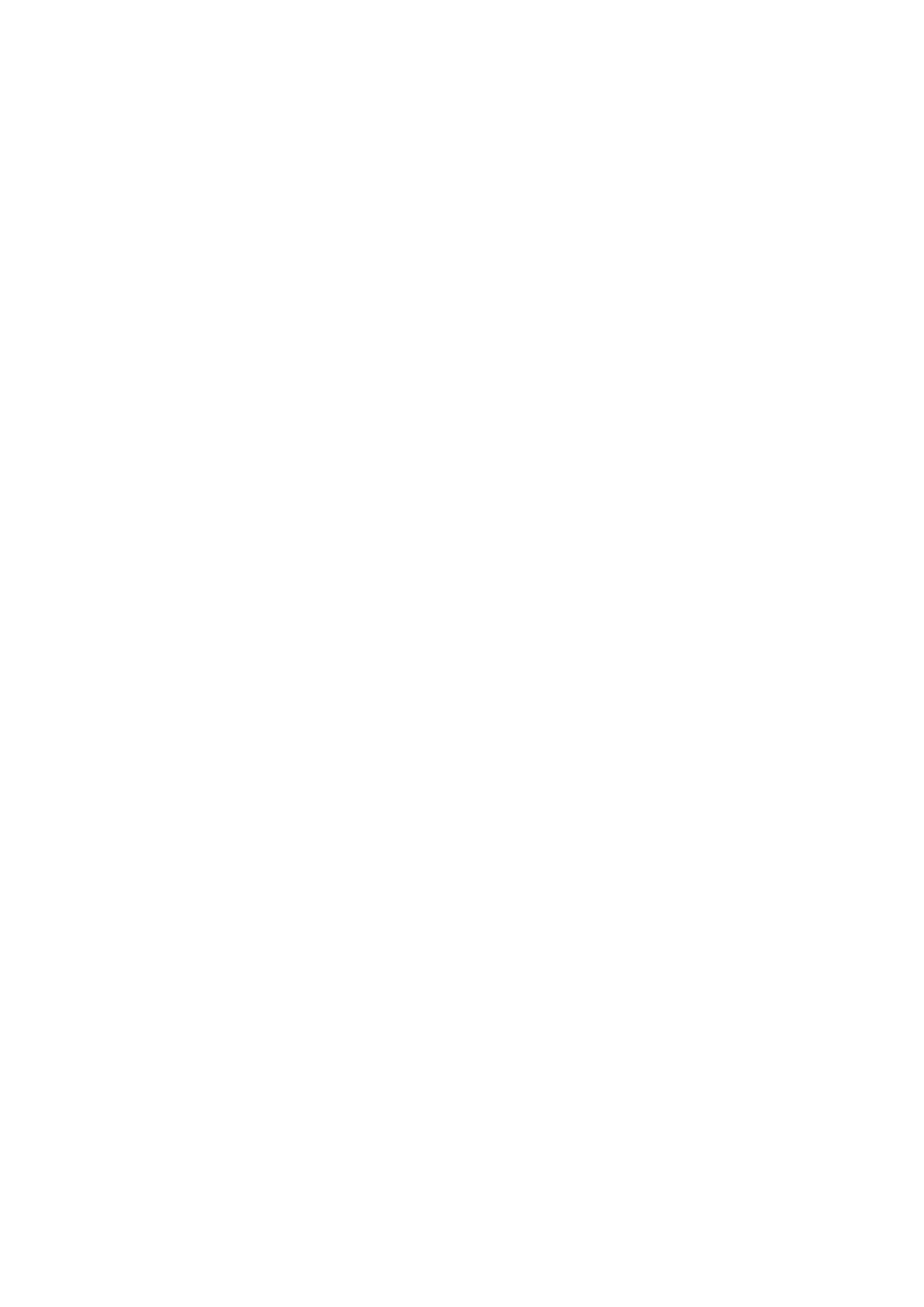Mott MacDonald Ground floor Royal Liver Building Pier Head Liverpool L3 1JH United Kingdom

T +44 (0)151 482 9910 mottmac.com

# **Worcester Town Investment Plan**

Socio-economic Baseline Report

December 2020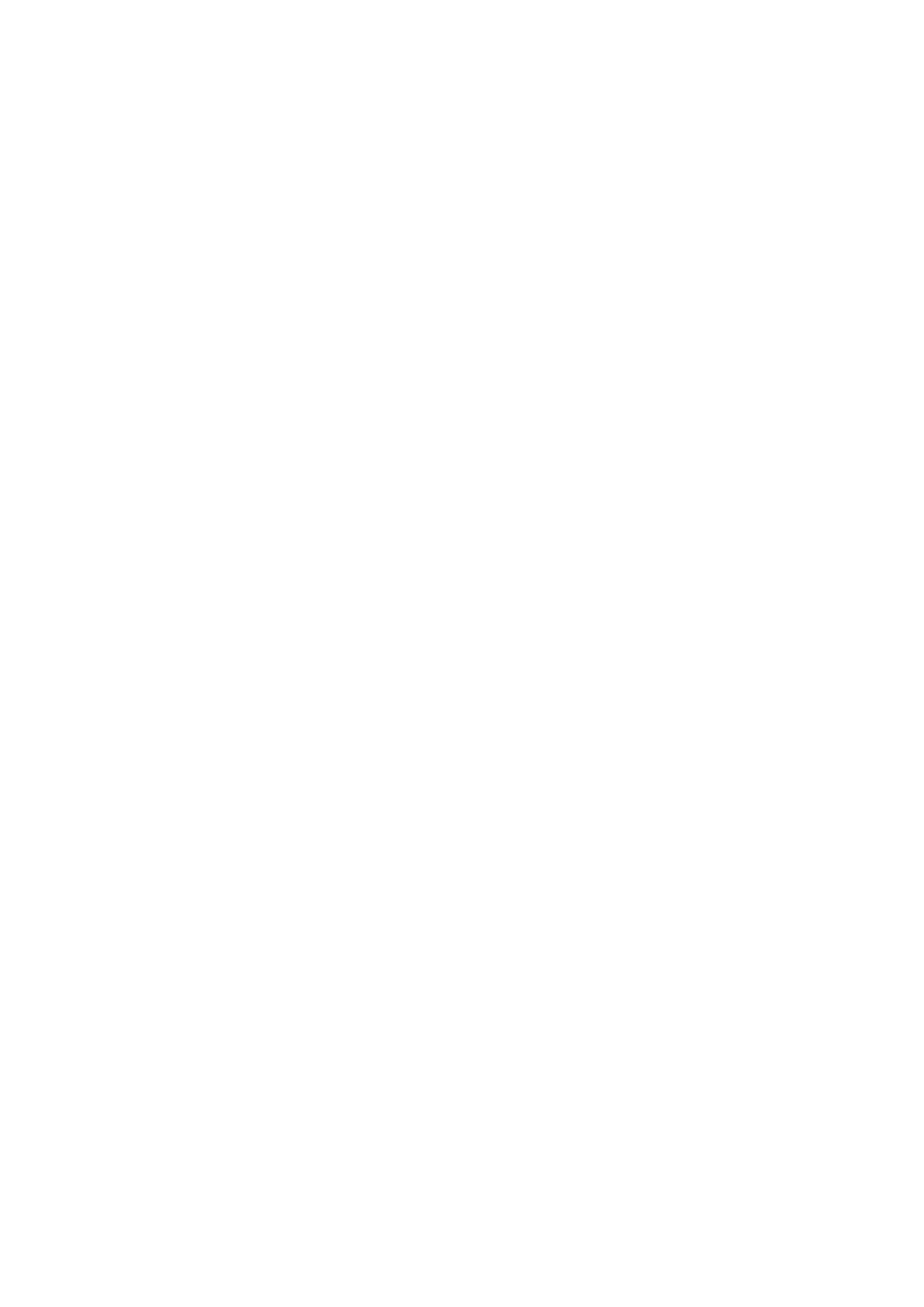# **Issue and Revision Record**

| <b>Revision</b> | <b>Date</b> | <b>Originator</b>    | <b>Checker</b> | <b>Approver</b> | <b>Description</b> |
|-----------------|-------------|----------------------|----------------|-----------------|--------------------|
| 1A              | 17/12/2020  | M Lavan<br>A Bennett | S Donlon       | V Hurst         | <b>First Draft</b> |
| 1B              | 28/01/.2021 | M Lavan<br>A Bennett | S Donlon       | V Hurst         | <b>Final Draft</b> |
|                 |             |                      |                |                 |                    |
|                 |             |                      |                |                 |                    |
|                 |             |                      |                |                 |                    |
|                 |             |                      |                |                 |                    |
|                 |             |                      |                |                 |                    |
|                 |             |                      |                |                 |                    |
|                 |             |                      |                |                 |                    |
|                 |             |                      |                |                 |                    |

#### **Document reference:** 421824 | 1 | B

#### **Information class: Standard**

This document is issued for the party which commissioned it and for specific purposes connected with the abovecaptioned project only. It should not be relied upon by any other party or used for any other purpose.

We accept no responsibility for the consequences of this document being relied upon by any other party, or being used for any other purpose, or containing any error or omission which is due to an error or omission in data supplied to us by other parties.

This document contains confidential information and proprietary intellectual property. It should not be shown to other parties without consent from us and from the party which commissioned it.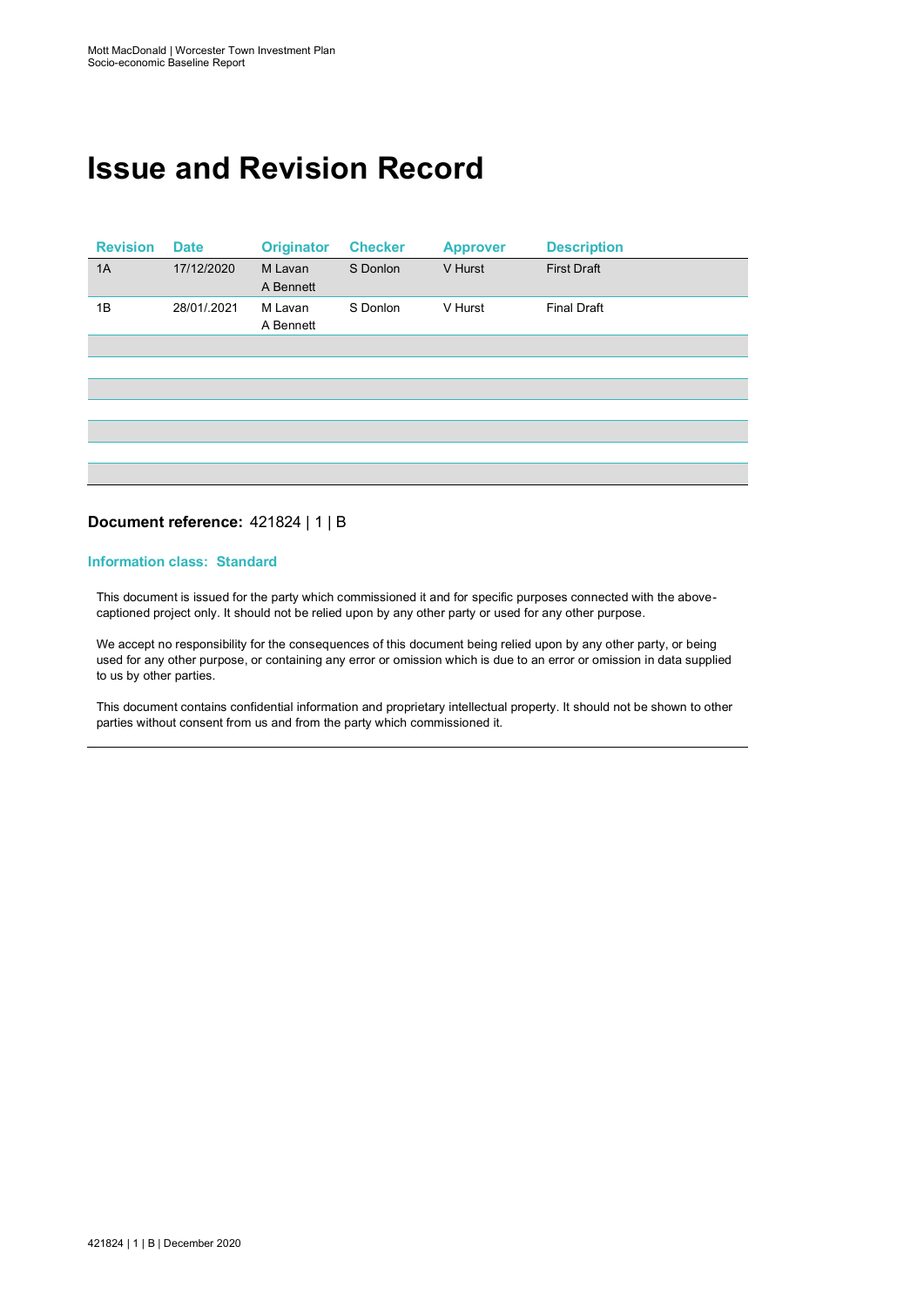# **Contents**

| 1 |     | <b>Introduction</b>                            | 1               |
|---|-----|------------------------------------------------|-----------------|
|   | 1.1 | Purpose                                        | 1               |
|   | 1.2 | Study area                                     | 1               |
|   | 1.3 | Report structure                               | $\overline{2}$  |
| 2 |     | <b>Worcester's population</b>                  | 3               |
|   | 2.1 | Population trends                              | 3               |
|   | 2.2 | Key points                                     | $\overline{4}$  |
| 3 |     | <b>Economy and business base</b>               | 5               |
|   | 3.1 | Economic snapshot                              | 5               |
|   | 3.2 | Employment breakdown                           | 5               |
|   | 3.3 | GVA and productivity                           | 9               |
|   | 3.4 | <b>Business demography</b>                     | 10              |
|   |     | Business size and sector<br>3.4.1              | 10              |
|   | 3.5 | <b>Business dynamism</b>                       | 12              |
|   |     | 3.5.1<br>Business start-ups and survival rates | 12 <sup>2</sup> |
|   | 3.6 | Key points                                     | 13              |
| 4 |     | Labour market characteristics                  | 15 <sub>1</sub> |
|   | 4.1 | Unemployment & worklessness                    | 15              |
|   | 4.2 | Travel to work                                 | 15              |
|   | 4.3 | Wages                                          | 17              |
|   | 4.4 | Skills and qualifications                      | 18              |
|   |     | Qualifications<br>4.4.1                        | 18              |
|   |     | 4.4.2<br>Occupations                           | 21              |
|   | 4.5 | Deprivation                                    | 21              |
|   | 4.6 | Key points                                     | 22              |
| 5 |     | Visitor economy, arts and heritage             | 23              |
|   | 5.1 | Tourism, arts and culture                      | 23              |
|   | 5.2 | Key points                                     | 24              |
| 6 |     | Potential impacts of COVID-19                  | 25              |
|   | 6.1 | COVID-19 impact                                | 25              |
|   | 6.2 | Key points                                     | 26              |
|   |     |                                                |                 |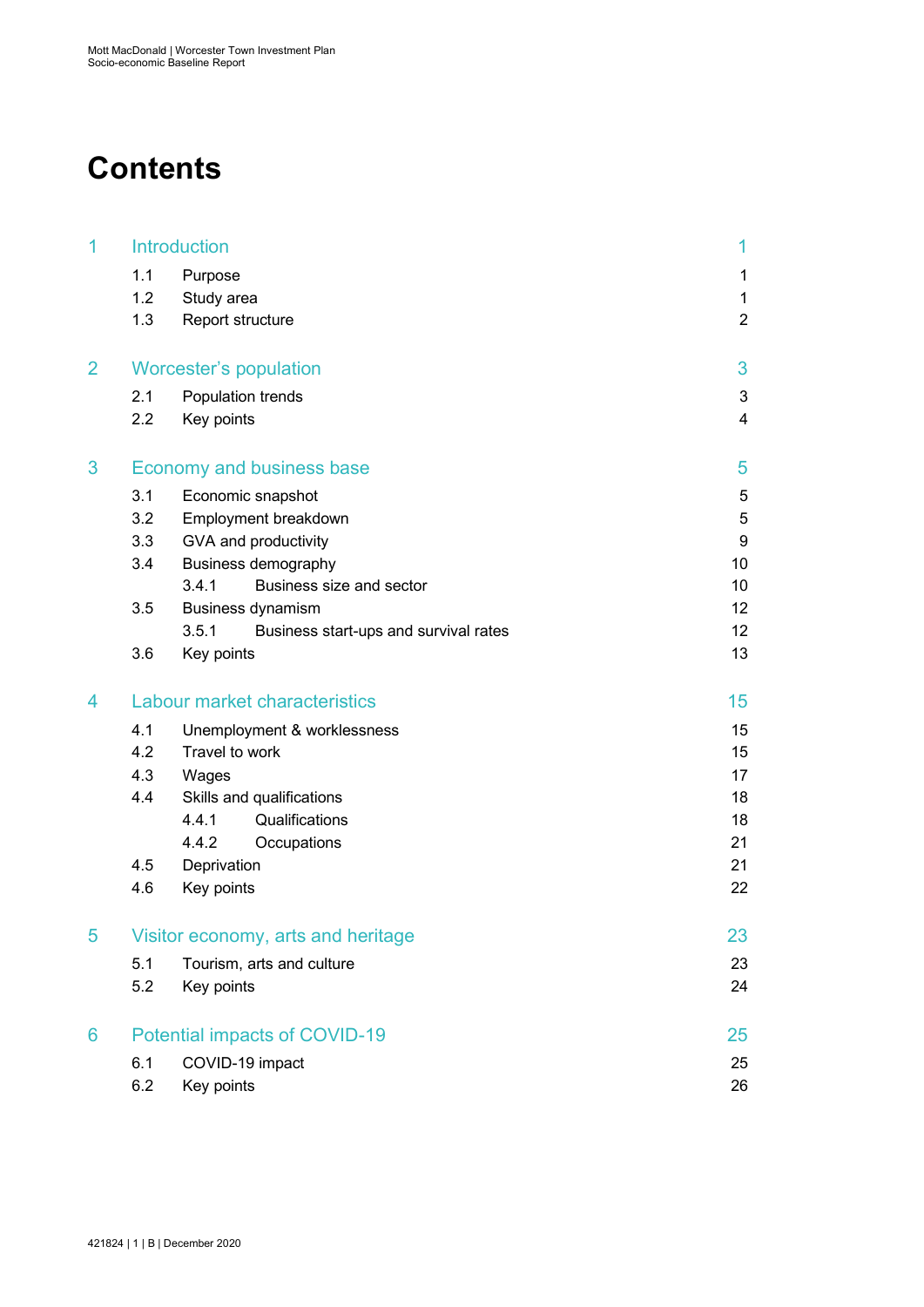## **Tables**

| Table 3.1: Economic snapshot - key indicators                                     | 5  |
|-----------------------------------------------------------------------------------|----|
| Table 3.2: Productivity and Innovation, Worcester and comparator regions, 2018/19 | 9  |
| Table 3.3: Business stock by employment levels, 2019                              | 10 |
| Table 3.4: Business base by broad sector, as % of total, 2019                     | 11 |
| Table 3.5: Business survival rates by year (percentage), 2014-2018                | 13 |
| Table 4.1: Travel to work summary, 2011                                           | 15 |
| Table 4.2: Skills base, Worcester and comparator regions, 2019                    | 18 |
| Table 6.1: Output losses by sector in the second quarter of 2020                  | 25 |
| Table 6.2: Furloughed employment, June 2020 furloughed                            | 26 |

## Figures

| Figure 1.1: Worcester Town Deal boundary                                    | 2  |
|-----------------------------------------------------------------------------|----|
| Figure 2.1: Index of working age population growth, 2000-19 (2000=100)      | 3  |
| Figure 3.1: Index of employment growth, 2010-2019 (2000=100)                | 6  |
| Figure 3.2: Employment by sector, 2019                                      | 7  |
| Figure 3.3: Sectoral employment structure, Worcester, 2019                  | 8  |
| Figure 3.4: Productivity trends in West Midlands                            | 10 |
| Figure 3.5: Index of Business stock, 2010-2019 (2010=100)                   | 11 |
| Figure 3.6: Business start-up rates per 10,000 population                   | 13 |
| Figure 4.1: Travel to work, inbound to Worcester                            | 16 |
| Figure 4.2: Travel to work, outbound from Worcester                         | 17 |
| Figure 4.3: Resident and Workplace wages, 2020                              | 18 |
| Figure 4.4: Skills over time - % with NVQ4+, aged 16-64, 2014-2019          | 19 |
| Figure 4.5: Working age population % with no qualification (NVQ), 2014-2019 | 20 |
| Figure 4.6: Occupational employment structure, 2019                         | 21 |
| Figure 4.7: Worcester Index of Multiple Deprivation map                     | 22 |

Click or tap here to enter text.

Click or tap here to enter text.

Click or tap here to enter text.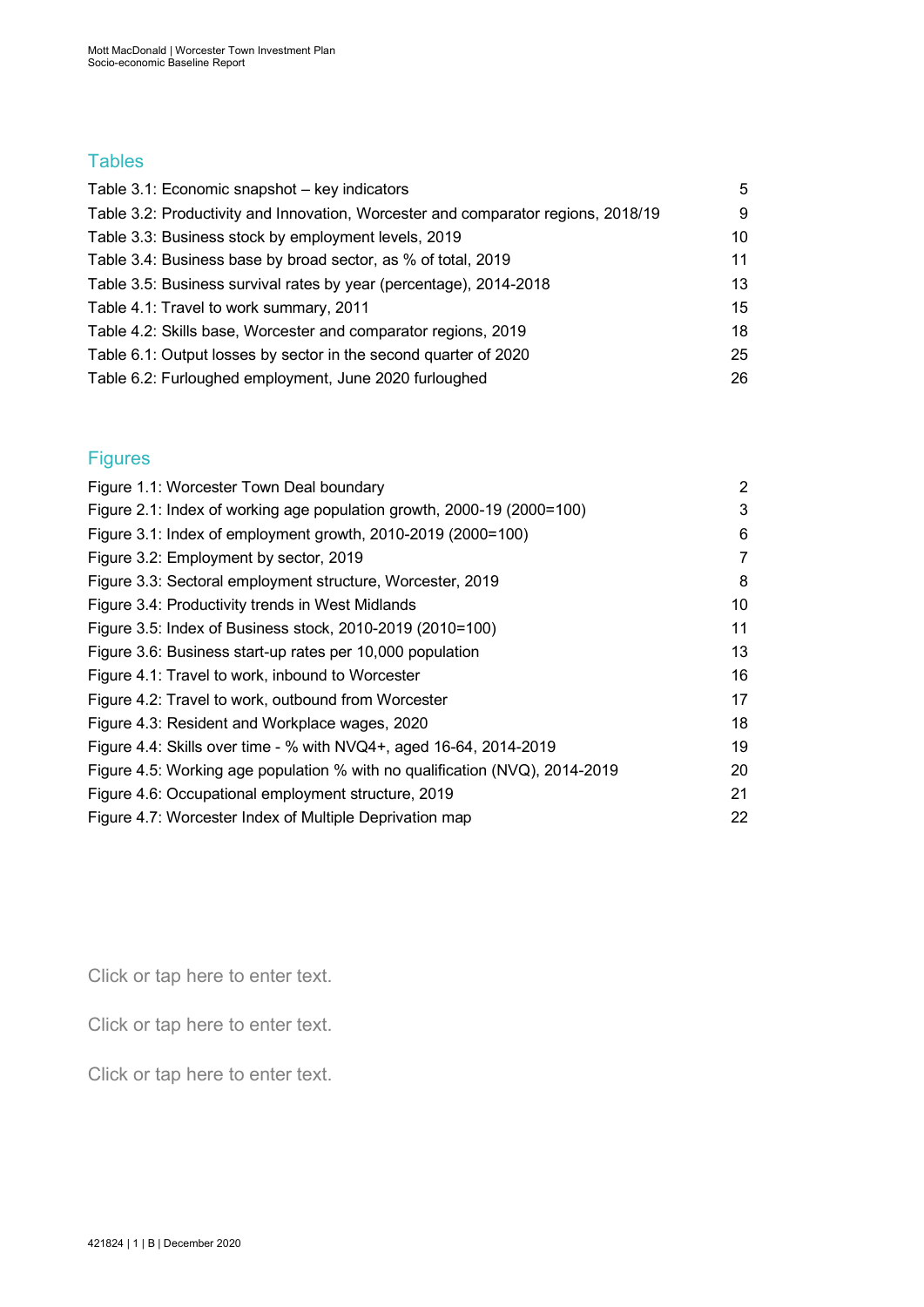# <span id="page-7-0"></span>**1 Introduction**

This report provides a socio-economic assessment of Worcester City and the wider area to support Worcester City Council (WCC) with the development of a Town Investment Plan and subsequent business case development. The purpose is to demonstrate the robust evidence base used to underpin project development and prioritisation for the town centre.

## <span id="page-7-1"></span>**1.1 Purpose**

This baseline provides a detailed overview of the socio-economic characteristics and has been utilised during the TIP development to identify constraints and opportunities in the town, as well as within the wider functional economic geography. Understanding the current role and economic performance of the city and its wider catchment area, and how it forms part of the wider Worcestershire economy, is critical for developing ways to address key growth constraints and deliver sustainable long-term economic regeneration.

## <span id="page-7-2"></span>**1.2 Study area**

Worcester is set on the River Severn and boasts a historic cathedral, a growing university and a diverse retail, culture and leisure offer. It is in a potentially excellent location although transport links are poor, particularly through the rail network. It is also near the M5, M6, M42 and M40 and is within a relatively short distance of Birmingham International Airport by car.

The Worcester Town Deal area covers the full extent of the built-up area of Worcester. Worcester is the main urban area and civic and cultural centre of the county of Worcestershire.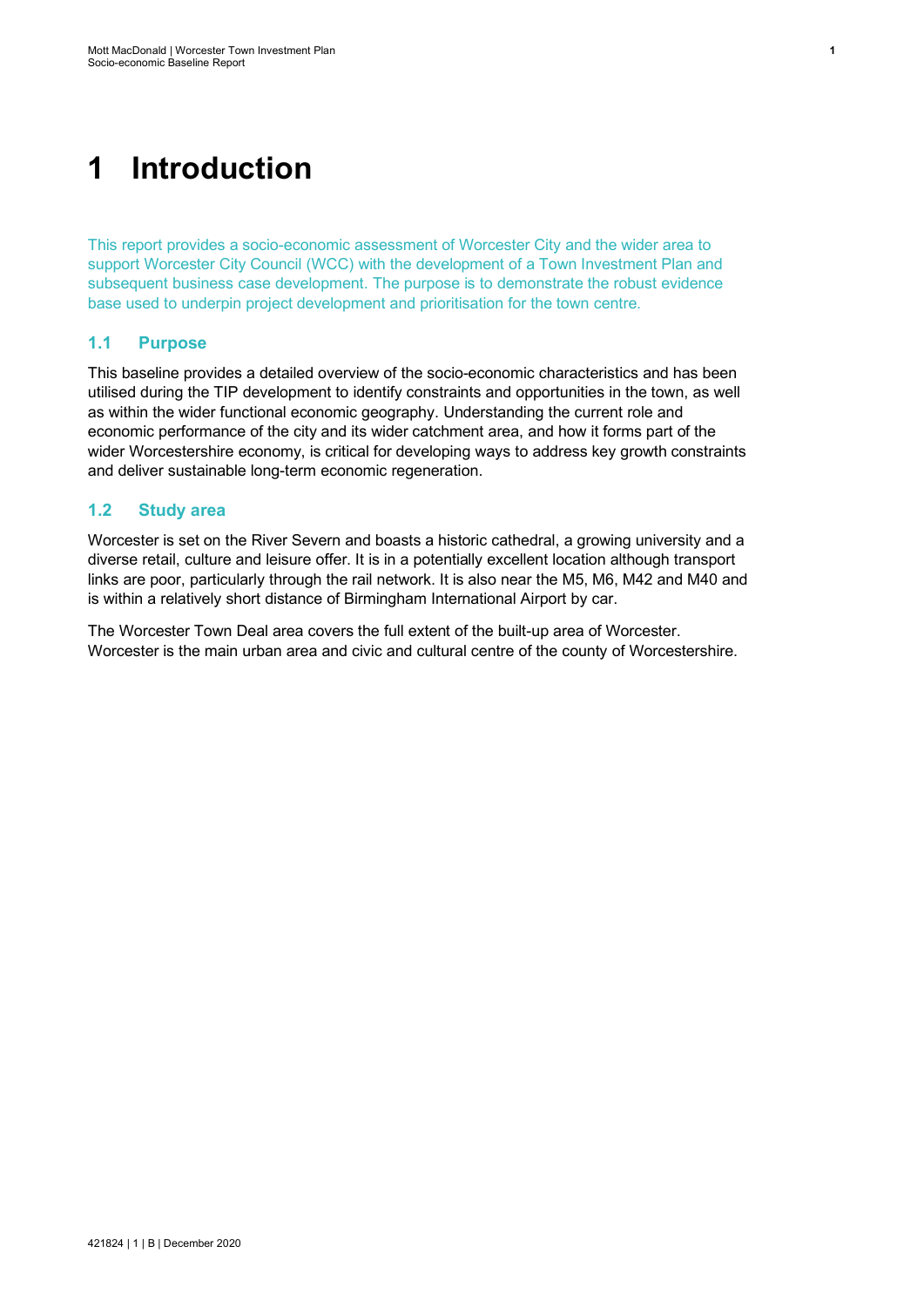<span id="page-8-1"></span>**Figure 1.1: Worcester Town Deal boundary**



## <span id="page-8-0"></span>**1.3 Report structure**

The rest of this report is structured as follows:

- **Section 2: Population -** outlines key population and demographic characteristics.
- **Section 3: Employment and business base -** examines the overall employment structure and business base.
- **Section 4: Labour market characteristics -** provides a detailed overview of labour market indicators and trends.
- **Section 5: Visitor economy, arts and heritage –** provides an overview of the tourism, arts and culture offer in the city.
- **Section 6: COVID-19 and potential impacts -** provides a high-level review of the potential impacts for Worcester.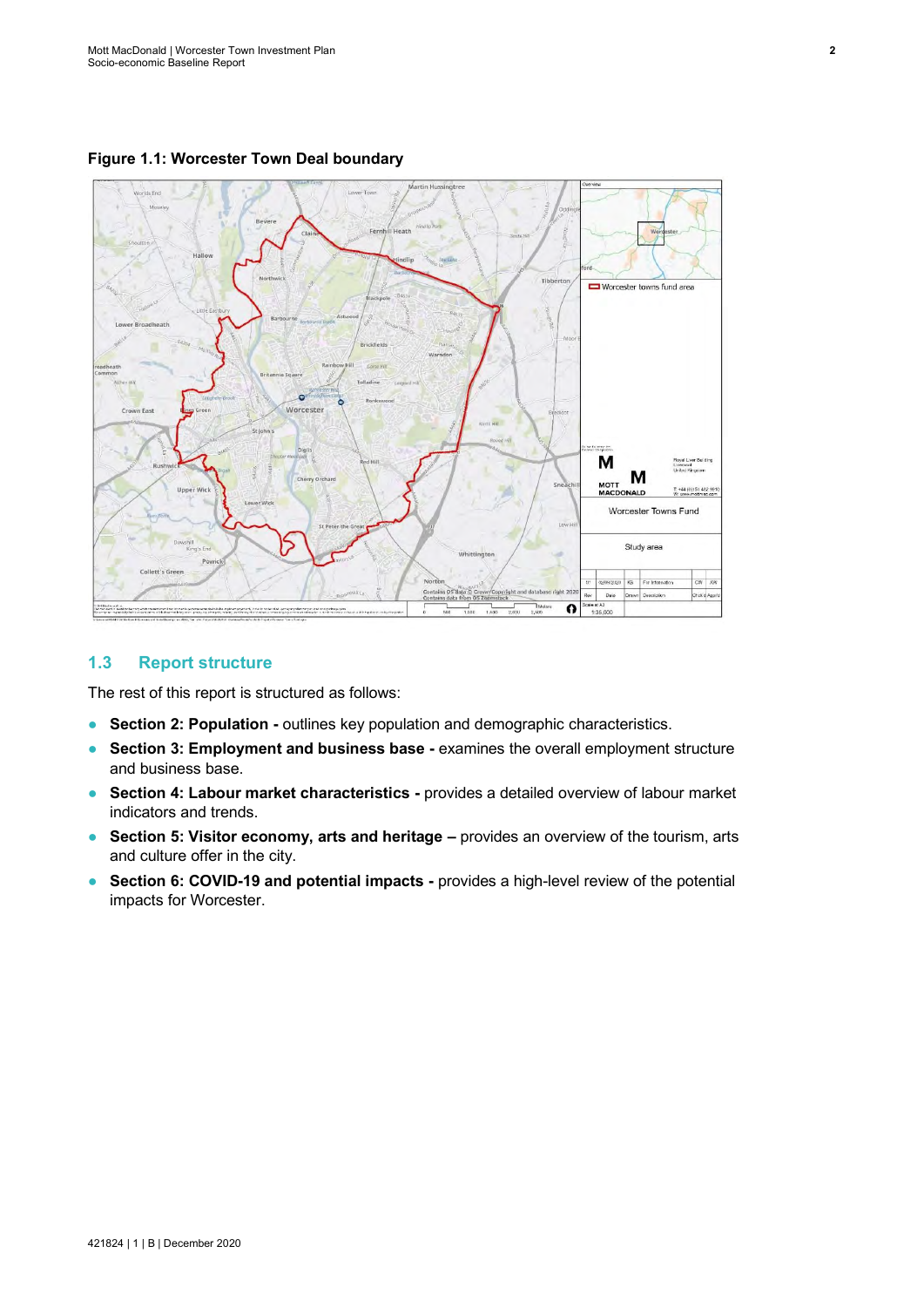## <span id="page-9-0"></span>**2 Worcester's population**

#### <span id="page-9-1"></span>**2.1 Population trends**

In 2019, the total population of Worcester stood at 101,200 people, representing an increase of 5.6% from 2010; the growth rate in this period was lower than the regional West Midlands (6.6%) and Great Britain (6.4%) averages. Since 2017, Worcester's population has plateaued, and consequently reduced in size by 1,000 to 2019.

The working age population in Worcestershire, as shown in [Figure](#page-9-2) 2.1, has also levelled off between 2010 and 2019, increasing by only 152 people, or 0.2%, whilst the working age population of the district of Worcester has fallen by 0.7% over the same period, resulting in a reduction in the proportion of the working age population from 63.1% to 59.3% in Worcester. This is despite continued growth for this age cohort at regional and national level.



<span id="page-9-2"></span>**Figure 2.1: Index of working age population growth, 2000-19 (2000=100)**

Source: Population Estimates, ONS, 2000-2019

The proportion of working age residents has declined for Worcester and Worcestershire between 2010 and 2019, but Worcester has experienced a steep decline between 2017 and 2019. In 2019 the proportion of working age residents was lowest for Worcester (59.3%), compared to Worcestershire (64.3%), West Midlands (61.7%) and the United Kingdom (62.5%). This fall is due to two key factors; the transition in Worcester (and nationally) to an ageing population; and the consistent domestic net outflow of the working age population to the rest of the UK to live and work over this time period.

The number of residents aged 0-15 in Worcestershire is estimated to have increased by 360 (2.0%) between 2010 and 2019 but grew more substantially in the district of Worcester by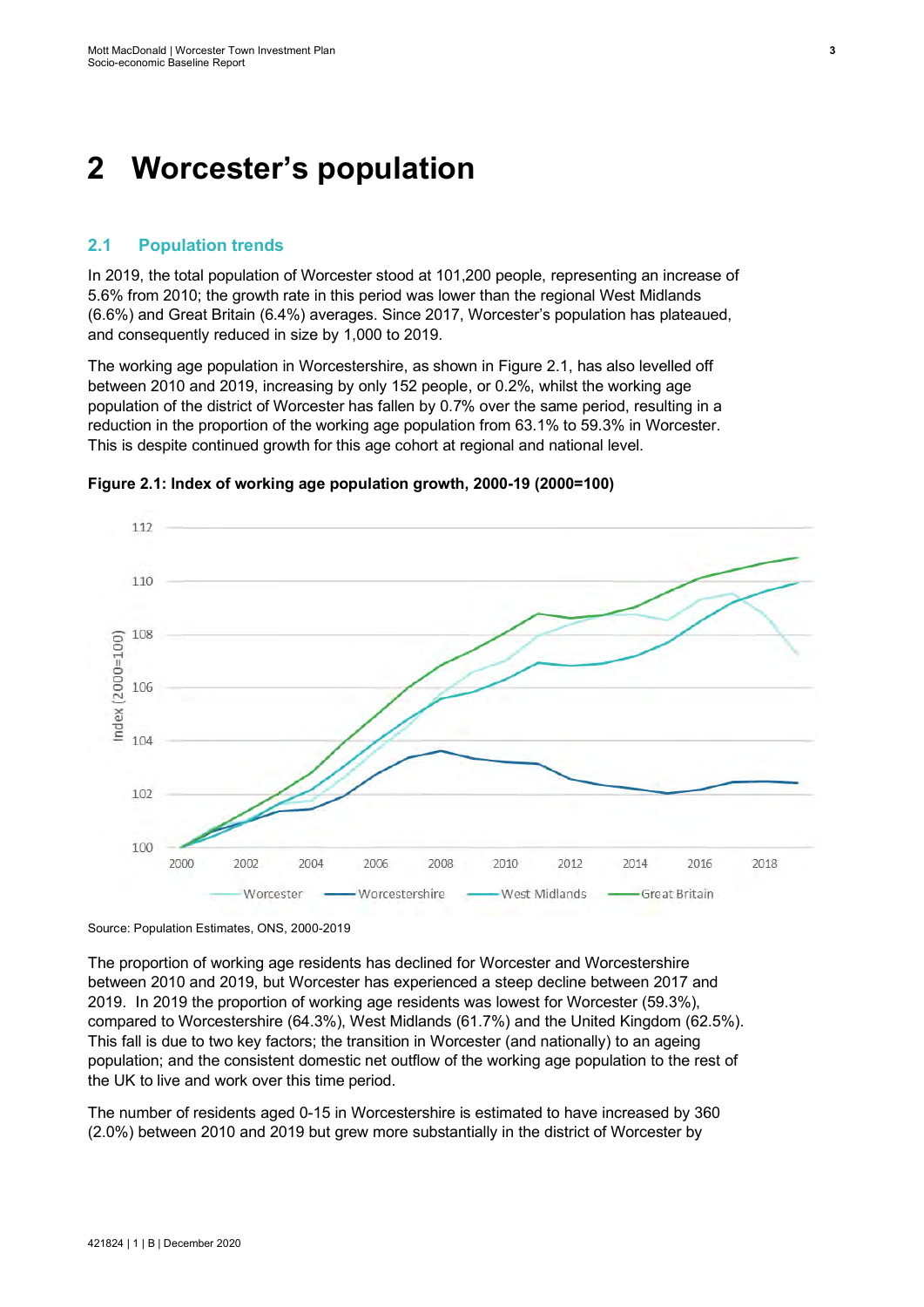approximately 5,700 (5.7%). The most significant change in the population of Worcester was for the 65 and over age bracket, which increased by an estimated 35,000 (26.7%) to 2019. The proportion of residents aged 65+ increased from 19.0% to 22.8% in this time, the largest proportion compared to Worcestershire (17.3%), West Midlands (18.6%) and Great Britain (18.6%) in 2019.

## <span id="page-10-0"></span>**2.2 Key points**

- Since 2017, Worcester's population has begun to steadily decrease, driven by a decline in the working age population. This decline is also apparent at a county and regional level but is most pronounced in Worcester.
- There is a large proportion of residents aged 65+ in the city of Worcester (22.8%) and is increasing. There will be an increasing need to support this cohort, and an ageing population, in the future.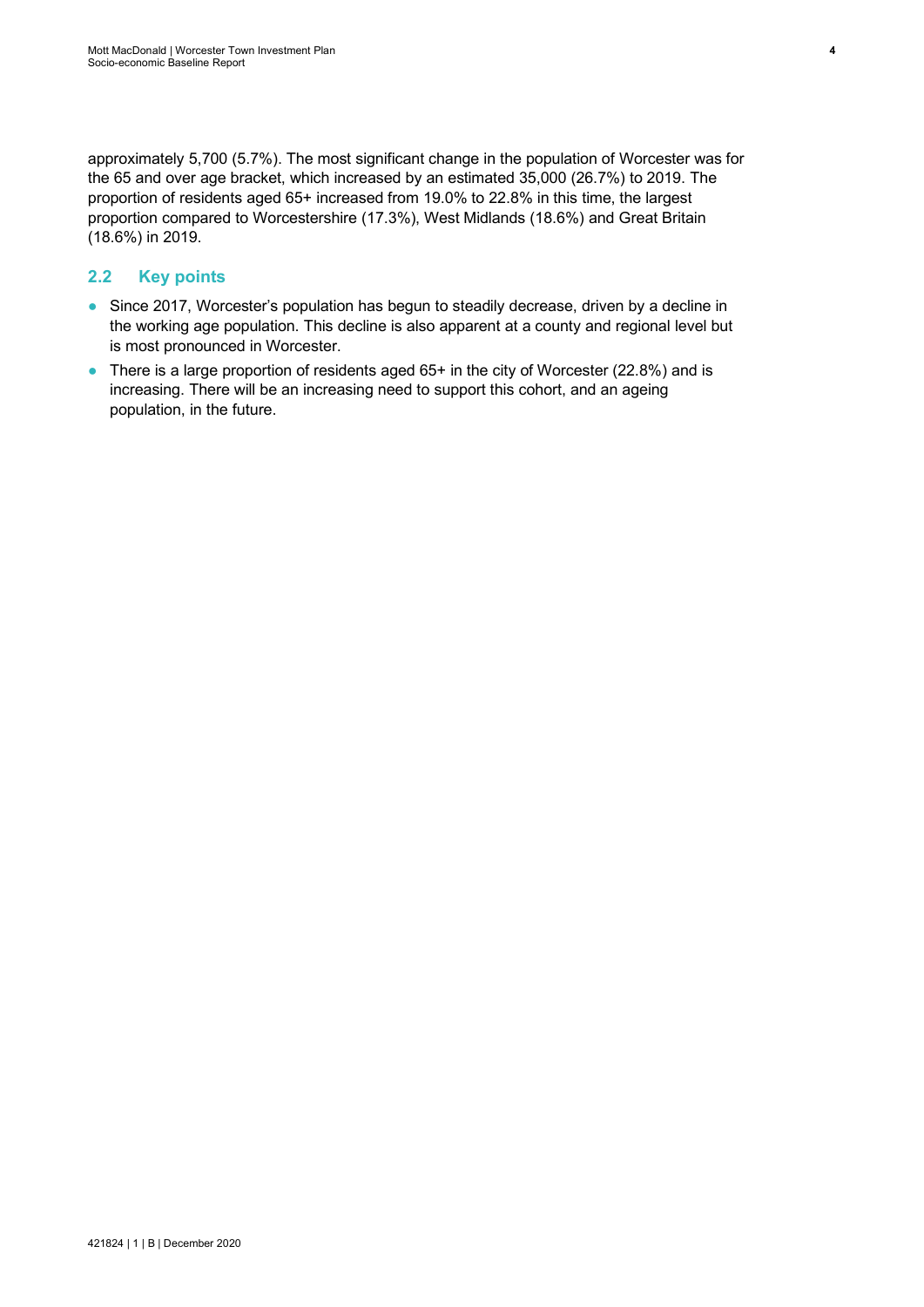# <span id="page-11-0"></span>**3 Economy and business base**

#### <span id="page-11-1"></span>**3.1 Economic snapshot**

In 2019, the Worcester economy consisted of 101,200 people and 53,000 employees. The latest data shows that in 2018, Worcester contributed £2.9bn of GVA, representing 2.1% of the West Midlands economy as shown in Table 3.1. Worcester's economy overperforms relative to the West Midlands economy, with very high labour market participation rates and low unemployment rates. This can also be seen in productivity, measured by GVA per filled worker, which in 2018, was higher than Worcestershire and in line with regional levels. The Worcester economy has lower levels of deprivation relative to the region, but higher levels than for Worcestershire.

#### <span id="page-11-3"></span>**Table 3.1: Economic snapshot – key indicators**

| <b>Measure</b>                                                      | <b>Worcester</b> | <b>Worcestershire</b> | <b>West Midlands</b> | <b>Great Britain</b> |
|---------------------------------------------------------------------|------------------|-----------------------|----------------------|----------------------|
| Population, 000s, 2019                                              | 101.2            | 595.8                 | 5.934.0              | 64,903.1             |
| Employees, 000s, 2019                                               | 53.0             | 272.2                 | 2,668.7              | 30,427.0             |
| GVA (B), £bn, 2018                                                  | £2.9             | £13.5                 | £141.4               | £1,850.5             |
| GVA (B) per filled worker, £,<br>2018                               | £49,200          | £46,600               | £50,000              | £56,400              |
| Unemployment rate, 2019                                             | 1.8%             | 3.5%                  | 4.9%                 | 4.0%                 |
| Resident employment rate,<br>2019                                   | 80.2%            | 78.0%                 | 73.9%                | 75.8%                |
| % of residents aged 16-64<br>qualified to NVQ4+, 2019               | 34.5%            | 37.1%                 | 34.1%                | 40.3%                |
| Workplace wages (full time<br>mean), £, 2019                        | £33,200          | £32,100               | £34,200              | £37,600              |
| % of neighbourhoods within<br>10% most deprived nationally,<br>2019 | 12.7%            | 4.9%                  | 15.8%                |                      |

Source: Population Estimates, Business Register and Employment Survey (BRES), GVA Balanced (B) approach, Subregional productivity and Annual Population Survey (APS), all ONS. Index of Multiple Deprivation (IMD), MHCLG, 2019. GVA per filled worker rounded to nearest 100.

#### <span id="page-11-2"></span>**3.2 Employment breakdown**

[Figure](#page-12-0) 3.1 shows that Worcester's employment growth has fallen below all comparators at county, regional and national level since 2010. This is despite positive employment growth occurring steadily over this period, similarly to regionally and nationally. At a county and regional level, Worcestershire has largely followed growth patterns of the West Midlands, albeit with more volatility, growing at a faster rate since 2016.

Examining employment growth by sector shows that Worcester's growth was driven by the subsectors of Accommodation, Food and beverage, Employment activities, Social work, Human health and Sports and recreation.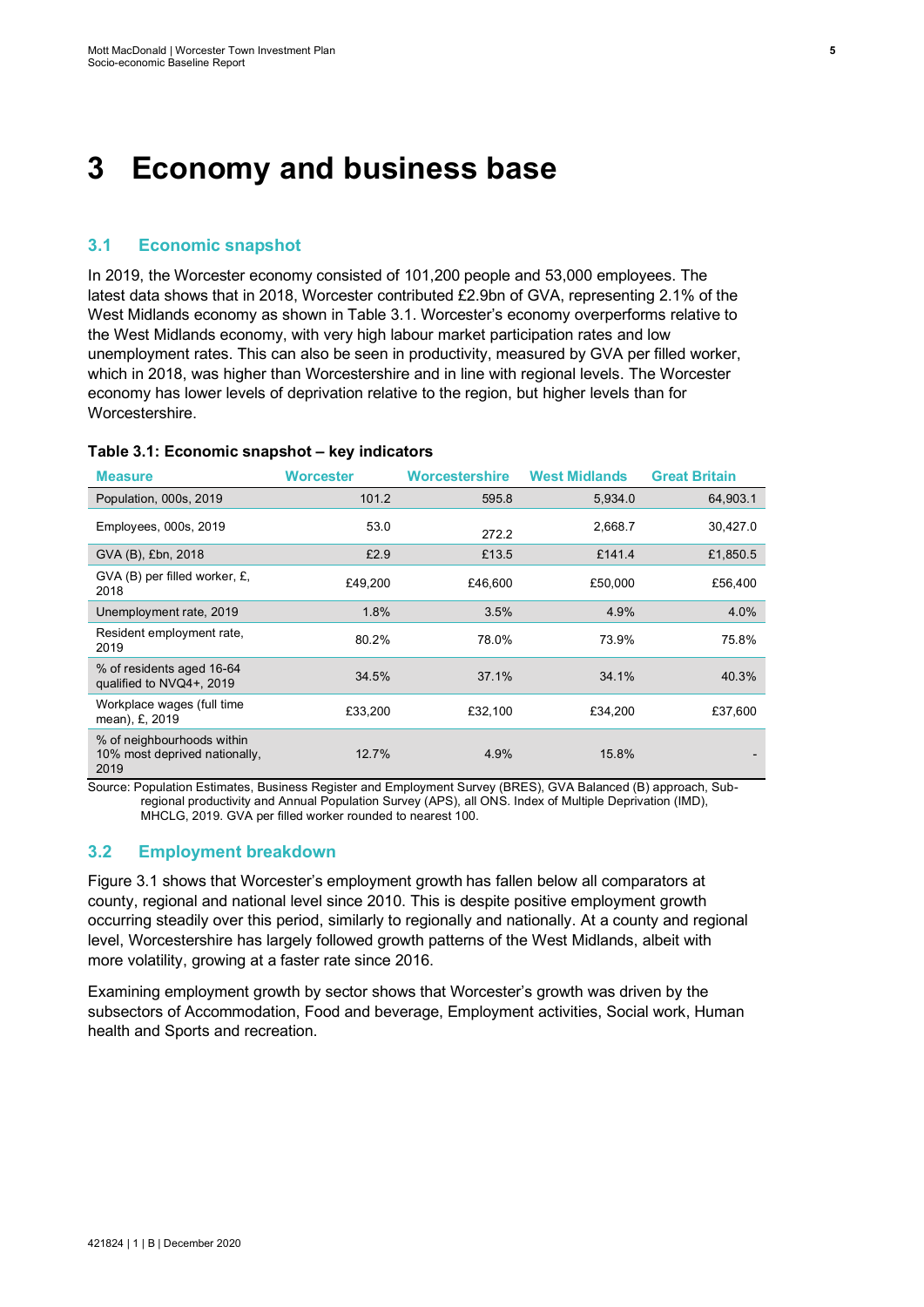

<span id="page-12-0"></span>

Source: BRES, ABI, ONS, 2000-2018

A breakdown of sectoral employment is provided below, showing employment levels by broad industrial group for Worcester together with the proportion of employment in each industrial group for comparator areas over the same period. In 2019, the sectors with the highest proportions of employment in Worcester were Professional services (21.9%), Health (20.8%), Wholesale, motor trades and retail (15.1%) and Education (9.4%). Only the proportions of employment in the public sectors (Health, Education and Public administration and defence) exceeded the averages for all comparator areas. The employment composition is mainly driven by major companies such as Worcester Bosch, Mazak, University of Worcester and Royal Worcester Hospital – in health, manufacturing, education, wholesale & retail trade and administrative and support activities respectively.

When compared to the similar cathedral cities of Exeter, Gloucester and Lincoln, the industrial compositions are similar, with large public sector presence, and proportionally high employment in Professional services and Wholesale, motor trades and retail. Similarly, there is low employment in Transport & storage and Other sectors across the cities. However, Worcester differs from the other cities in a larger manufacturing sector (7.5% compared to 6.6% for Lincoln) and a smaller construction sector (2.4% compared to 4.7% for Gloucester).

421824 | 1 | B | December 2020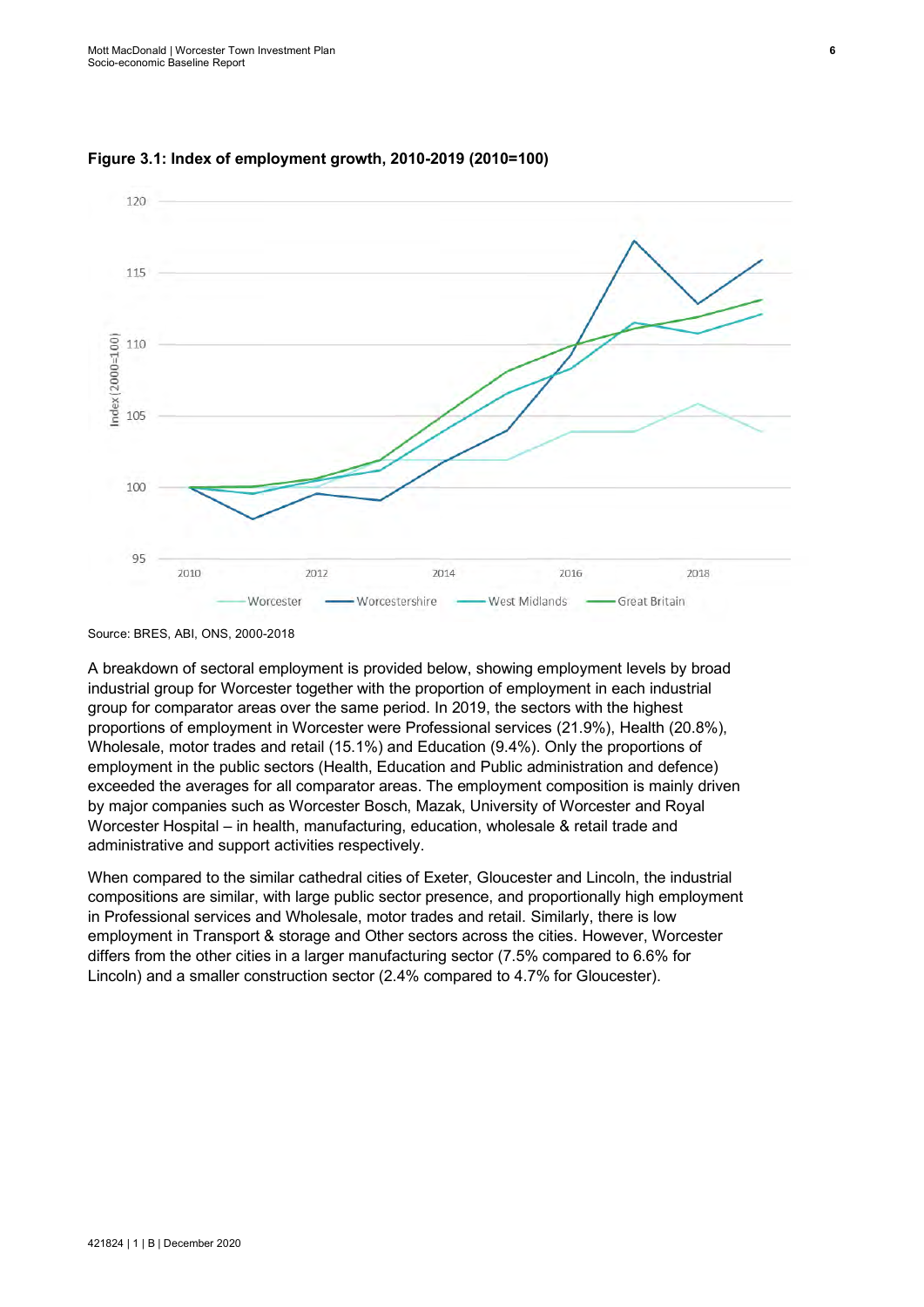<span id="page-13-0"></span>**Figure 3.2: Employment by sector, 2019** 



Source: BRES, ONS, 2019

Health is one of the largest employers in Worcester and is projected for long term employment growth due to the ageing population in the district. The Royal Worcester Hospital is a major employer, to the east of the city. To continue this sector's development, the city must prioritise start-up opportunities for firms linked to healthcare, the digitisation of the workforce to continue to increase the skills base, and to continue strong links with the University and the Education sector to retain students in Healthcare within the city.

The sectors comprising Professional services<sup>1</sup>, like the Health sector, have strong long-term growth projections, driven by growth in the size of the Financial & insurance and Professional, scientific and technical sectors. These are likely to be driven by start-ups in the city centre, and with regards to the latter, likely to possess skills that can simultaneously benefit the Health sector. However, there may be transitional short run implications of COVID-19 for this sector as employees switch to working from home and may currently lack quality home space in which to work effectively.

In line with national trends, the retail sector, a large component of employment in Worcester, is forecasted to decline. Within Worcester, retail is expected to become more concentrated into a core retail offer. This is also in response to social distancing restrictions due to COVID-19 and an increasing reliance on online shopping.

Manufacturing is another important sector, with a high concentration of employment at factories for Bosch and Mazak, both located on the outskirts of Worcester. There are likely to be negative short run impacts from social distancing and COVID-19 which will affect workplace processes.

<sup>1</sup> Professional services includes; Information and communication, Financial and insurance, Property, Professional, scientific and technical and Business administration and support services.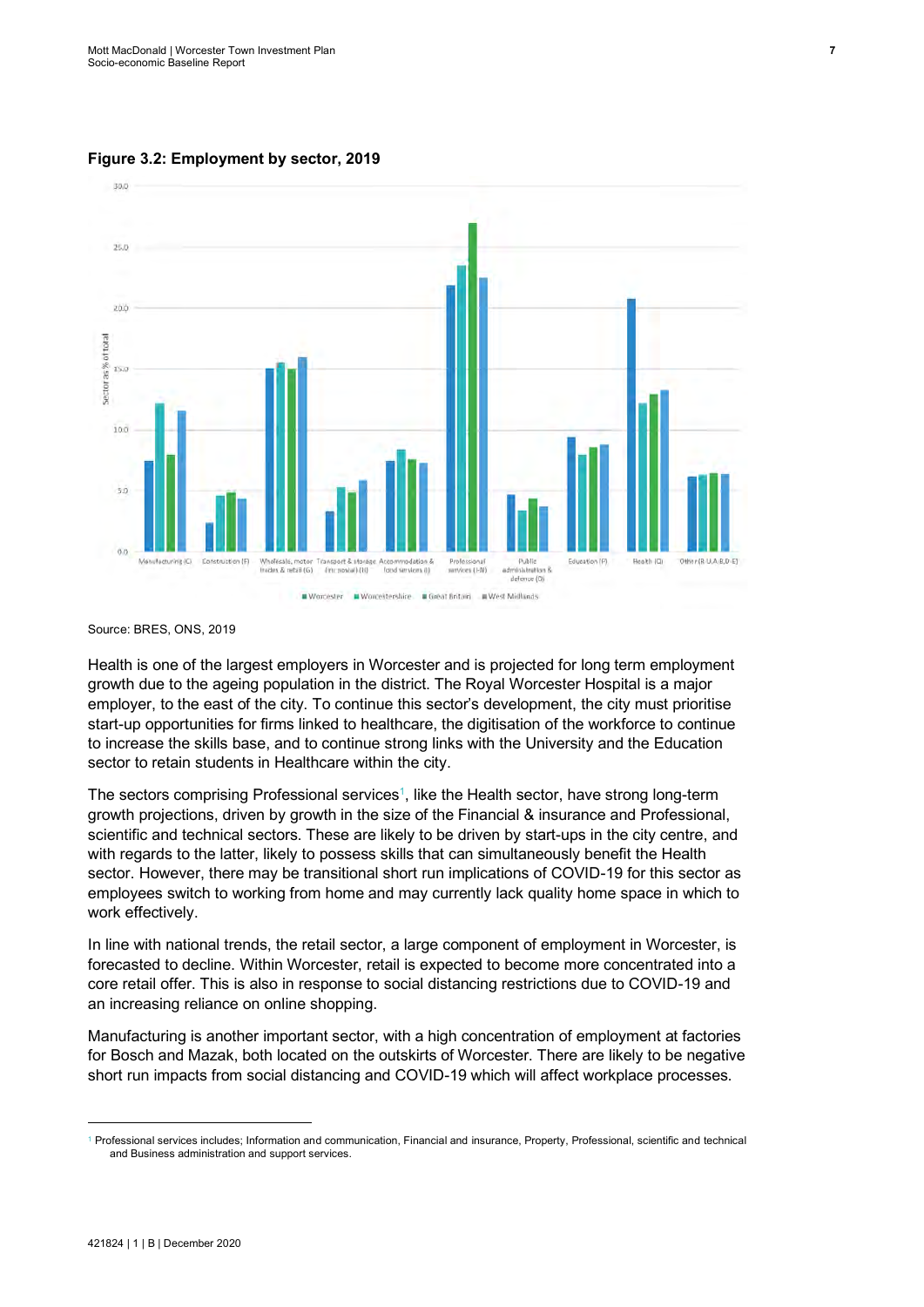To continue to maintain its prominence within the Worcester economy, the sector will likely need to apply greater digitisation to develop the workforce's skills base.

The Transport and storage sector is a small but important sector for Worcester. The sector is a strength given the close proximity to the M5 corridor; however, this is on periphery of the city and not accessible by public transport. There is also a low jobs density, and a low value added in comparison with other employment sectors.

In terms of growing sectors, the Tourism, Cultural Transport and storage sectors will be crucial to future employment growth for Worcester. The Tourism and Cultural sectors benefit from a wealth of cultural and heritage assets, that will drive growth in both value and jobs within the visitor economy. To expand on these sectors, there is a need to attract more overnight stays, and to develop the heritage offer further to increase the potential of sector, through events such as the Arches festivals and festivals focused on the city centre. There are negative short run impacts from COVID-19, but the city may in fact benefit from greater domestic tourism.

Worcester's economy is over-reliant on the public sector for employment, as shown b[y Figure](#page-14-0) [3.3](#page-14-0) below. Human health and social work, Education and Public administration employment are all proportionally higher than the West Midlands average. However, Worcester's employment base is also over reliant on some high-skilled, high-wage sectors, such as Real Estate, and Information and Communication, which are also proportionally higher. Low-wage sectors such as retail, construction and manufacturing employment are under-represented, and proportionally lower than the West Midlands average.



#### <span id="page-14-0"></span>**Figure 3.3: Sectoral employment structure, Worcester, 2019**

Source: BRES, ONS, 2018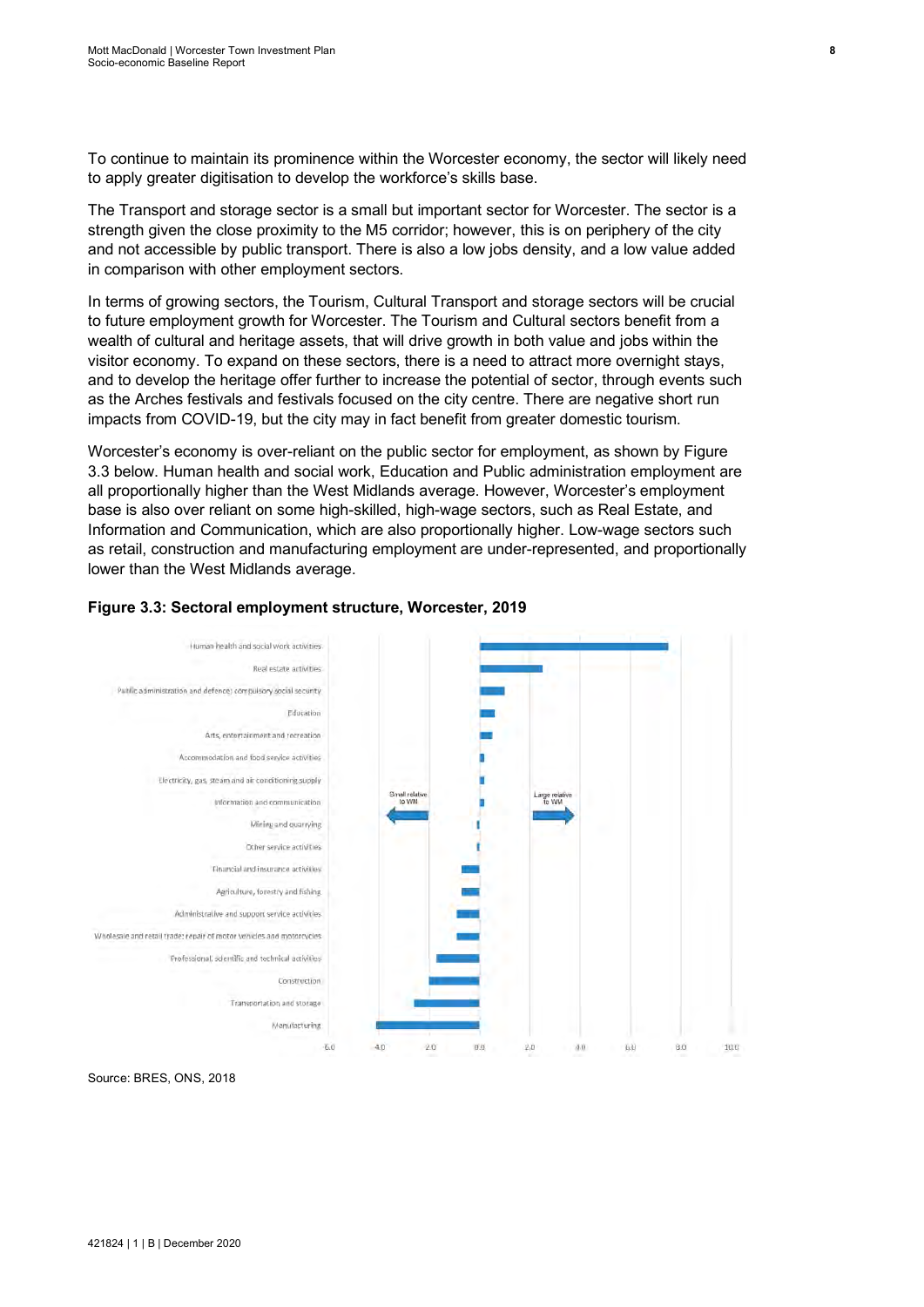## <span id="page-15-0"></span>**3.3 GVA and productivity**

[Table](#page-15-1) 3.2 shows that productivity, in terms of GVA per worker, is just £900 below regional averages, but falls below national averages. A strong contributing factor to this strong level of productivity is lower mean workplace wages in Worcester when compared to national wages. It is notable that, given the decreasing working age population, Worcester's GVA per head is much closer to the national average than the GVA per worker figure.

Worcester has a relatively sized proportion of employees in professional services<sup>2</sup>, at 22.8%, in line with the county and regional averages. However, this again highlights the productivity gap to the national average, where 26.9% of national employment is centred in professional services.

| <b>Measure</b>                                | <b>Worcester</b> | Worcestershire | <b>West Midlands</b> | <b>Great Britain</b> |
|-----------------------------------------------|------------------|----------------|----------------------|----------------------|
| GVA per worker, £, 2018                       | £49.100          | £46,600        | £50,000              | £56,400              |
| GVA per head, £, 2018                         | £28.200          | £22.600        | £23.800              | £28,500              |
| Wages - workplace, full<br>time, mean $-2019$ | £33.200          | £32.100        | £34.200              | £37,600              |

#### <span id="page-15-1"></span>**Table 3.2: Productivity and Innovation, Worcester and comparator regions, 2018/19**

Source: GVA per filled job, Subregional productivity by industry, ASHE, population estimates, all ONS, 2018-2019.

[Figure](#page-16-3) 3.4 shows that, over the past 20 years, Worcester has consistently struggled to keep pace with national trends, and has been diverging since 2014. However, Worcester has outpaced Worcestershire's productivity since 2010. Worcester's GVA per worker outpaced West Midlands in the 2010s, showing rapid increases relative to the UK average between 2010 and 2014, but has since fallen behind the region in 2018. At a regional level, West Midlands have consistently fallen below the UK average since 2002, highlighting the regions' long term underperformance in comparison to the national productivity average.

<sup>&</sup>lt;sup>2</sup> Professional services defined as Information & communication (J), Financial & insurance (K), Property (L), Professional, scientific & technical (M) and Business administration & support services (N)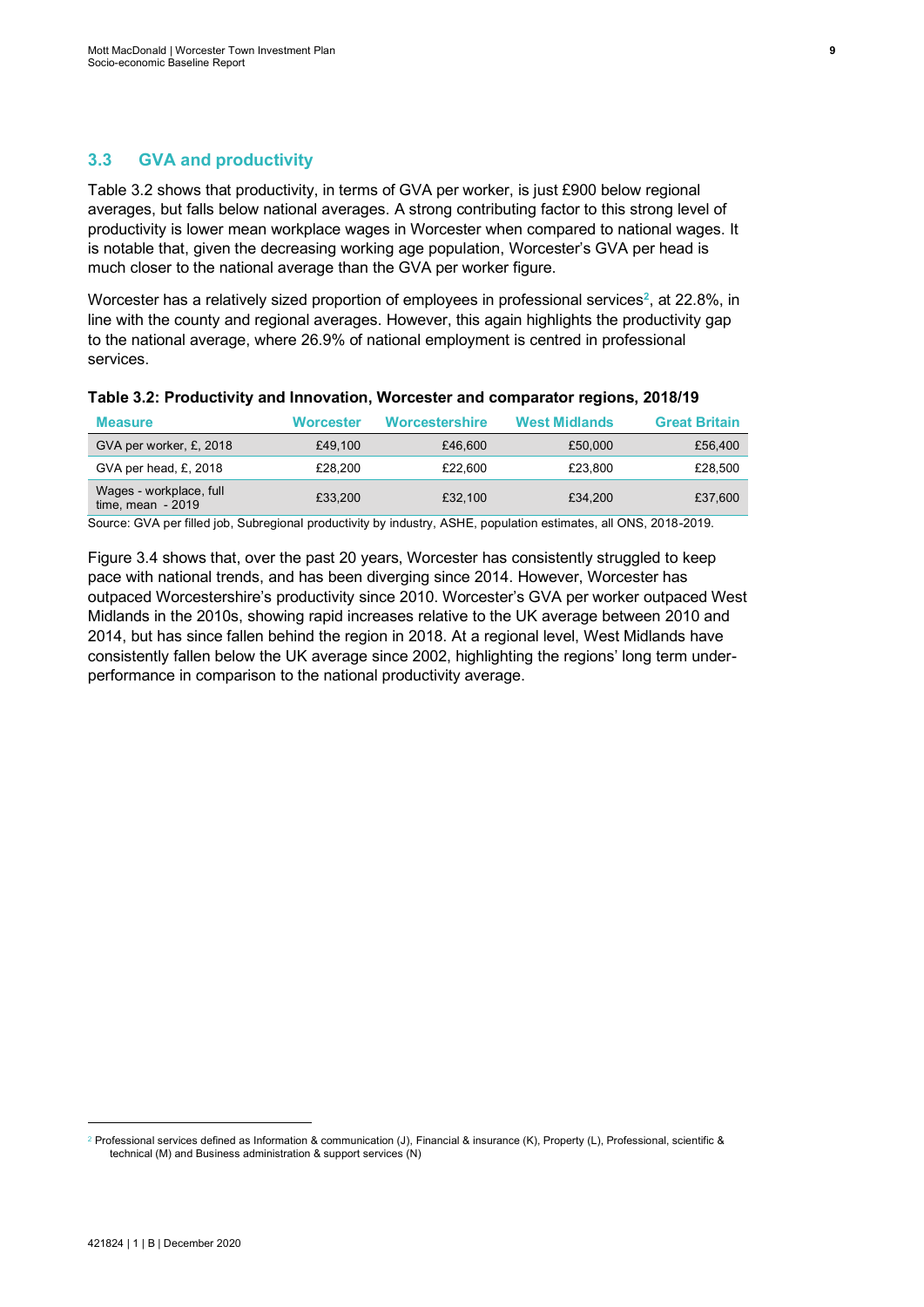

<span id="page-16-3"></span>**Figure 3.4: Productivity trends in West Midlands**

Source: GVA (B) per filled worker, Sub-regional productivity, ONS, 2010-2018

#### <span id="page-16-0"></span>**3.4 Business demography**

#### <span id="page-16-1"></span>**3.4.1 Business size and sector**

As of 2019, there were 3,090 businesses in Worcester. The largest proportion of businesses were micro businesses employing 0-9 people which account for 87.9% of all businesses in Worcester. Small businesses, employing 10-49 people, account for 9.5% of the total businesses of Worcester, while medium-sized businesses, employing 50 to 249 employees, made up 1.6% of total businesses in Worcester. Large businesses employing 250 or more employees were the least prevalent size of business in Worcester in 2019, with just 0.8% of businesses classified as large. The proportion of micro-businesses was smallest in Worcester, compared to all comparator areas, however Worcester had the largest proportions of small and medium-sized enterprises.

| <b>Enterprise</b><br>(number of<br>employees) | <b>Worcester</b> | Worcestershi<br>re | <b>West</b><br><b>Midlands</b> | GB      |
|-----------------------------------------------|------------------|--------------------|--------------------------------|---------|
| Micro $(0 to 9)$                              | 87.9%            | 89.8%              | 89.1%                          | 89.5%   |
| Small (10 to 49)                              | 9.5%             | 8.3%               | 8.9%                           | 8.6%    |
| Medium-sized<br>(50 to 249)                   | 1.6%             | 1.5%               | 1.6%                           | 1.5%    |
| Large (250+)                                  | 0.8%             | $0.4\%$            | 0.4%                           | $0.4\%$ |
| Total                                         | 100.0%           | 100.0%             | 100.0%                         | 100.0%  |

#### <span id="page-16-2"></span>**Table 3.3: Business stock by employment levels, 2019**

Source: IDBR, ONS, 2019. Note: Totals do not add completely to 100% due to rounding within the dataset. Shading indicates where proportion is larger than national average.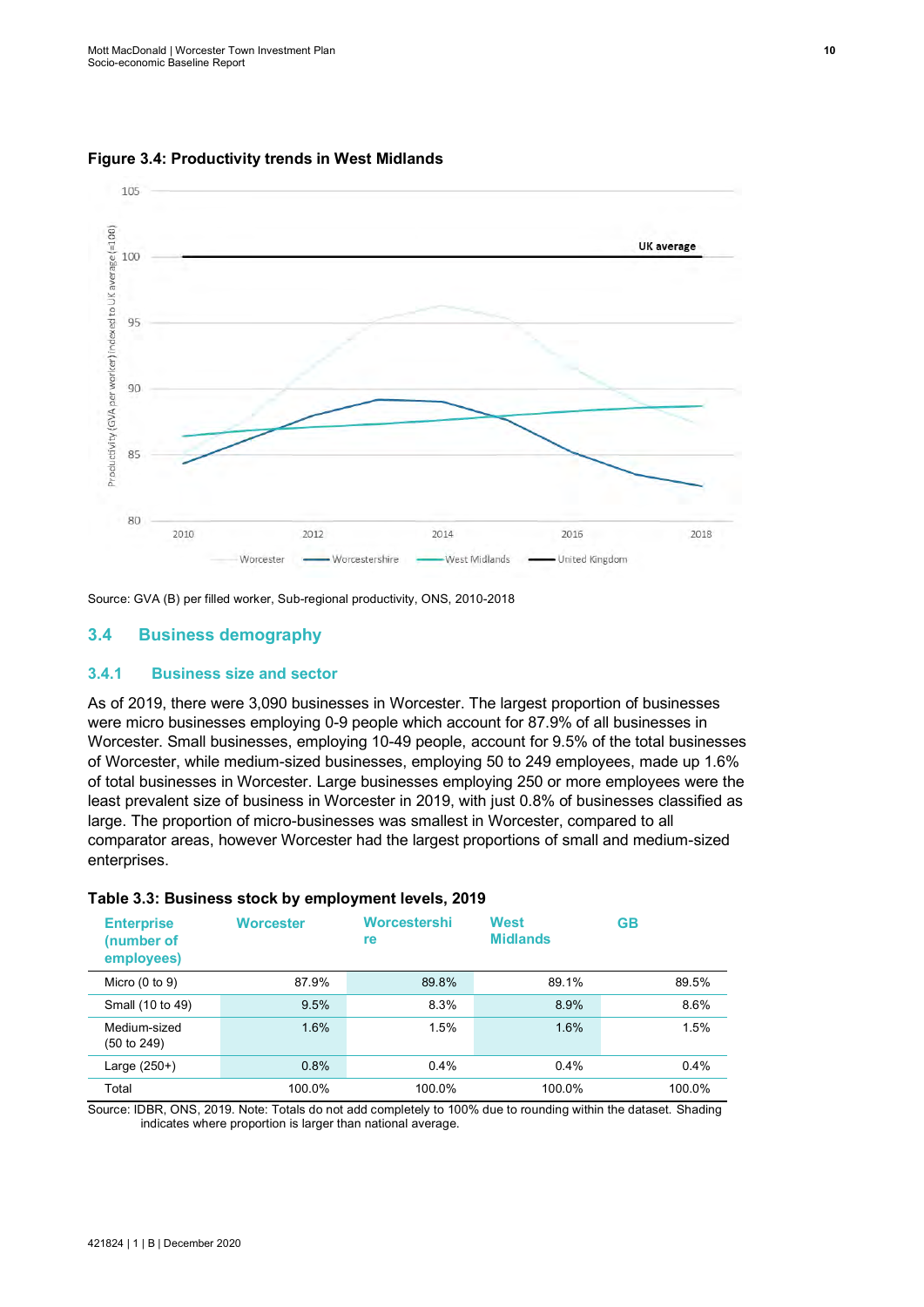[Figure](#page-17-1) 3.5 shows the overall business stock in Worcester has increased steadily since 2011, with slight declines in 2010-2011 and 2017-2018. Growth in Worcester's business stock has remained below the rates of regional and national comparators, highlighting a divergence from these growth trends. This represents a stable business stock and high competition among business start-ups in Worcester.



<span id="page-17-1"></span>

Source: IDBR, ONS, 2010-2019

By examining the business base by sector, as shown i[n Table](#page-17-0) 3.4, the largest sectors for businesses in Worcester are in Professional, scientific & technical activities, Wholesale & retail trade and Construction, cumulatively accounting for 44.7% of Worcester's total businesses. Of these sectors, only Construction (at 10.7%) has a lower proportion of businesses than the national average (12.6%), and only comparatively represents 2.3% of employment.

#### <span id="page-17-0"></span>**Table 3.4: Business base by broad sector, as % of total, 2019**

| <b>Broad sector</b>                                                    | Worcester | <b>Worcestershire</b> | <b>West Midlands</b> | GВ    |
|------------------------------------------------------------------------|-----------|-----------------------|----------------------|-------|
| A: Agriculture, forestry & fishing                                     | 0.6%      | $6.7\%$               | 5.8%                 | 5.0%  |
| C: Manufacturing                                                       | 5.2%      | 6.4%                  | 6.8%                 | 5.0%  |
| B, D&E: Mining, electricity & water supply                             | 0.3%      | $0.4\%$               | 0.5%                 | 0.5%  |
| F: Construction                                                        | 10.7%     | 12.8%                 | 11.9%                | 12.6% |
| G: Wholesale & retail trade; repair of motor<br>vehicles & motorcycles | 15.7%     | 14.1%                 | 16.1%                | 14.3% |
| H: Transportation & storage                                            | 4.9%      | 7.2%                  | 6.2%                 | 4.1%  |
| 1: Accommodation & food service activities                             | 7.4%      | 5.1%                  | 5.6%                 | 5.8%  |
| J: Information and communication                                       | 7.4%      | 5.9%                  | $6.0\%$              | 8.5%  |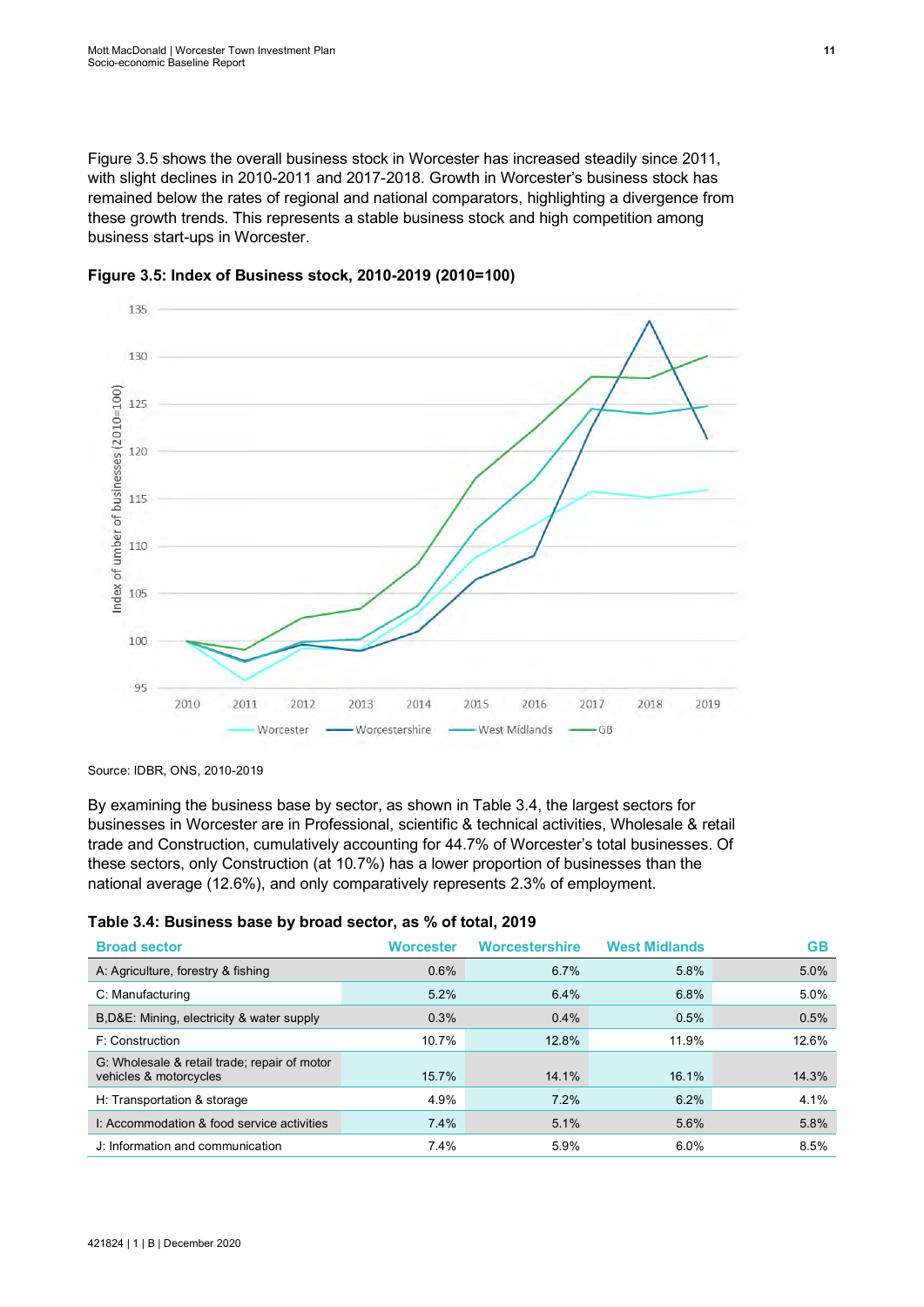| <b>Broad sector</b>                                   | <b>Worcester</b> | <b>Worcestershire</b> | <b>West Midlands</b> | <b>GB</b> |
|-------------------------------------------------------|------------------|-----------------------|----------------------|-----------|
| K: Financial & insurance activities                   | 2.1%             | $1.7\%$               | 1.7%                 | 2.2%      |
| L: Real estate activities                             | 3.7%             | 3.9%                  | $3.6\%$              | 3.7%      |
| M: Professional, scientific & technical<br>activities | 18.3%            | 15.3%                 | 14.7%                | 17.6%     |
| N: Administrative & support service<br>activities     | $8.4\%$          | 9.3%                  | $9.2\%$              | 8.6%      |
| Public sector (O, P&Q)                                | 7.3%             | 5.4%                  | 6.1%                 | 5.7%      |
| R: Arts, entertainment & recreation                   | 2.8%             | $2.0\%$               | 1.7%                 | 2.5%      |
| S: Other service activities                           | 5.3%             | 3.7%                  | 4.1%                 | 3.9%      |
| Total                                                 | 100.2%           | 100.0%                | 100.0%               | 100.0%    |

Source: IDBR, ONS, 2019. Note totals do not add completely to 100% due to rounding within the dataset. Shading indicates where proportion is larger than national average.

## <span id="page-18-0"></span>**3.5 Business dynamism**

#### <span id="page-18-1"></span>**3.5.1 Business start-ups and survival rates**

Business start-up rates for Worcester, as shown in [Figure](#page-19-2) 3.6, are the lowest of all comparator areas for 2015-2018, and since 2016, have fallen, to 38.8 per 10,000 population in 2018. This is in contrast to Worcestershire, which has exceeded start up rates for regional and national comparators since 2016. This is despite a fall in start-up rates in the most recent period, falling to 70.1 start-ups per 10,000 population. When compared to the cathedral cities, Worcester offers a similar picture to Gloucester, and a greater rate of start-ups than Lincoln, which is in decline. Exeter boasts a greater business start-up rate than Worcester due to the greater dynamism offered by businesses in this city, which is supported by the University of Exeter, a member of the research-led Russell group universities.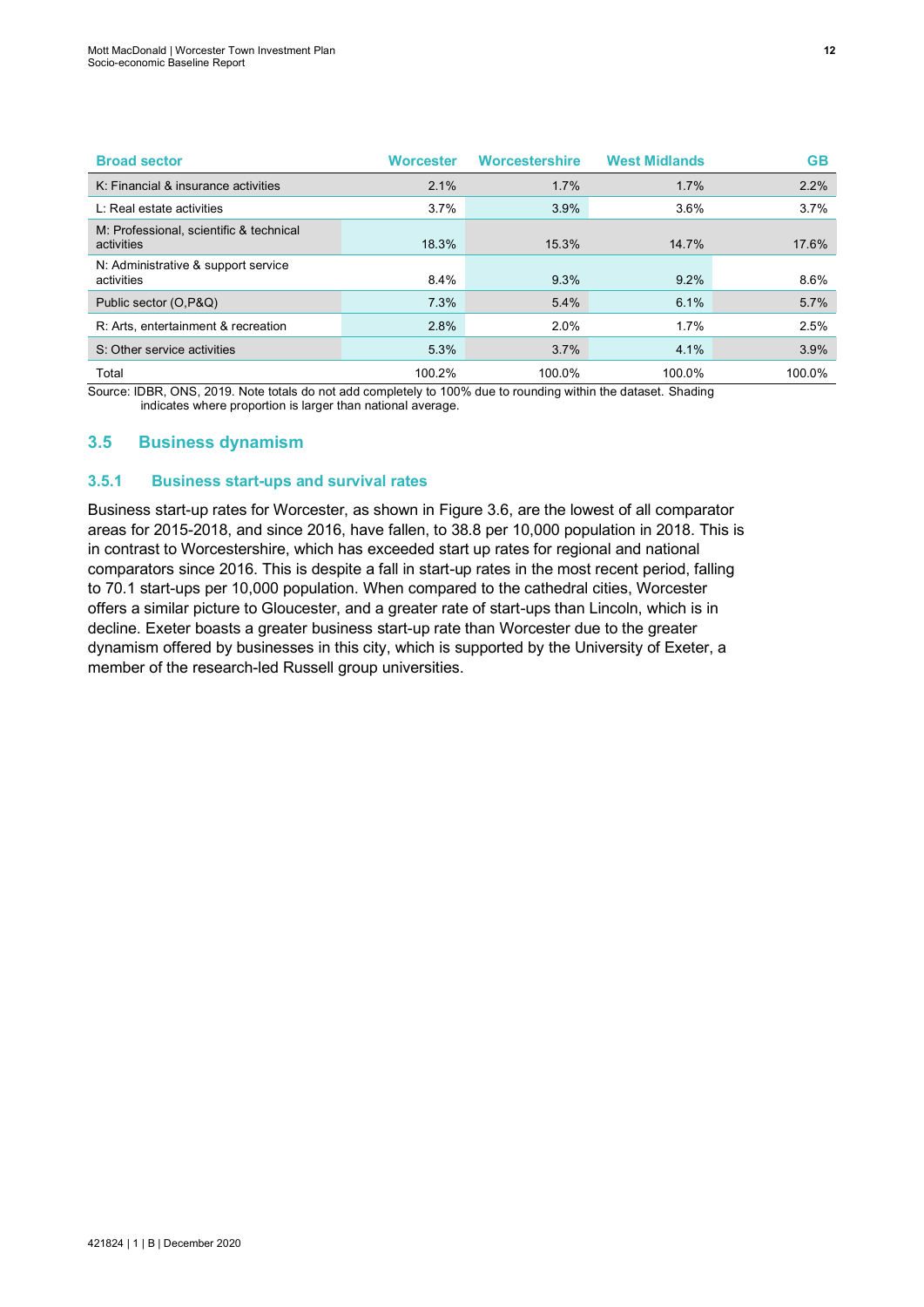

#### <span id="page-19-2"></span>**Figure 3.6: Business start-up rates per 10,000 population**

Source: **IDBR**, ONS

Business survival rates are shown for the period 2014-2018 in [Table](#page-19-1) 3.5. Worcester's business base showed resilience in line with the national average, exhibiting a survival rate of 50.6% in year 4, compared to 50.1% regionally and 49.3% nationally. Alongside Worcester's lower than average start up rates, this represents a less dynamic business base, which is relatively stable.

| <b>Area</b>          | Year 1 | <b>Year 2</b> | Year 3 | Year 4 |
|----------------------|--------|---------------|--------|--------|
| Worcester            | 89.9%  | 75.9%         | 60.8%  | 50.6%  |
| Worcestershire       | 92.1%  | 77.7%         | 63.4%  | 52.2%  |
| <b>West Midlands</b> | 92.2%  | 76.2%         | 61.8%  | 50.1%  |
| Great Britain        | 92.3%  | 75.9%         | 61.3%  | 49.3%  |

#### <span id="page-19-1"></span>**Table 3.5: Business survival rates by year (percentage), 2014-2018**

Source: IDBR, ONS

#### <span id="page-19-0"></span>**3.6 Key points**

- In Worcester, there is high employment in Professional services (21.9%), Health (20.8%), Wholesale, motor trades and retail (15.1%) and Education (9.4%). This is driven by employment at major companies such as Worcester Bosch, Mazak, University of Worcester and Royal Worcester Hospital.
- Worcester's economy is heavily reliant on the public sector for employment, shown through employment in Human health and social work, Education and Public administration employment that is proportionally higher than the West Midlands average.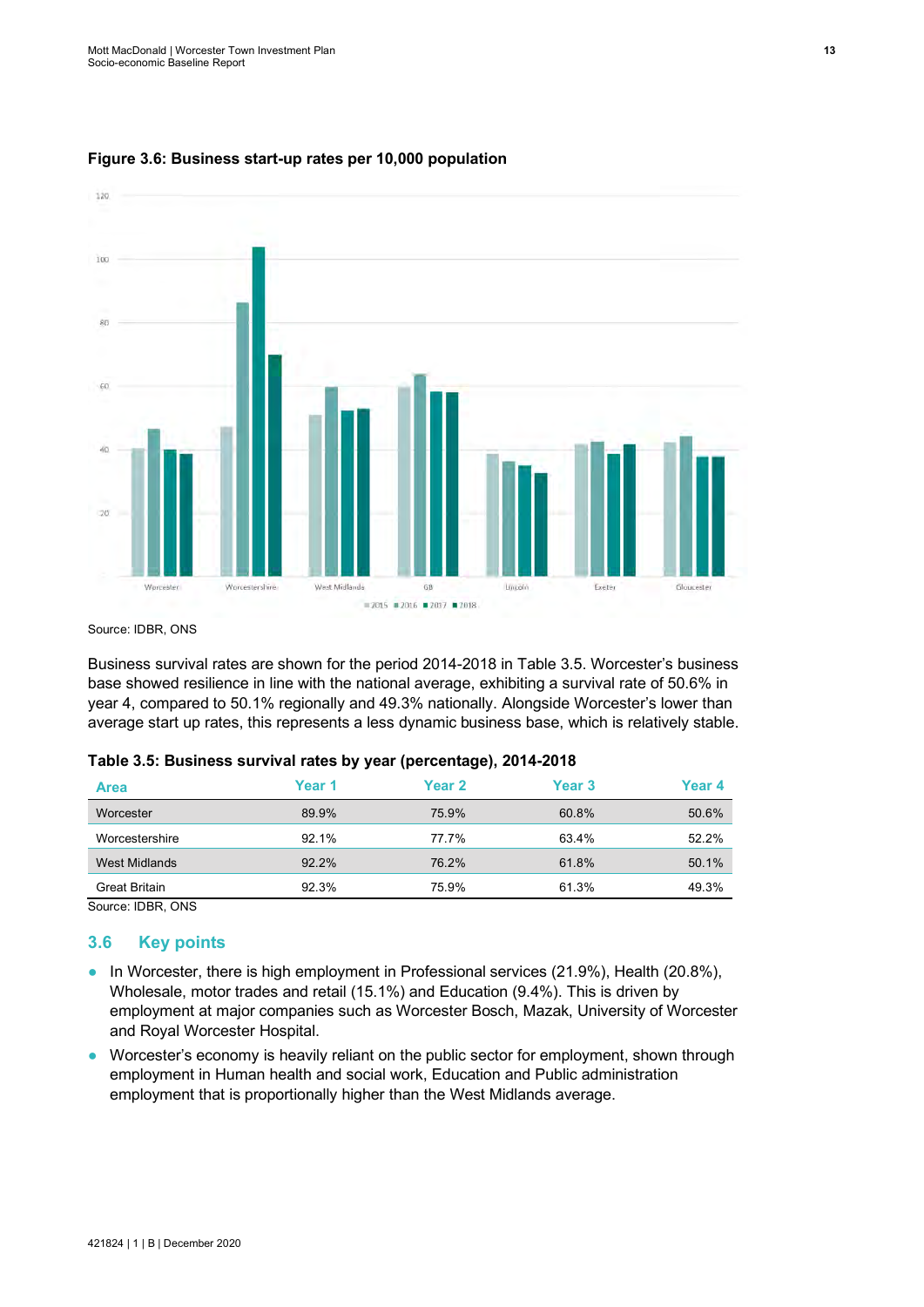- There exists a productivity gap between Worcester and the national average, which is also a clear trend in the West Midlands more generally. This trend has been increasing since 2014 for Worcester and Worcestershire.
- At the beginning of the 2010s, Worcester's productivity was rising above the West Midlands, but has since fallen behind the regional average in the latest period.
- Worcester has a smaller proportion of micro businesses than all other comparators and had the largest proportions of small and medium-sized enterprises. This emphasises the larger scale of businesses within the city district.
- Low business growth, middling business survival rates. Implying undynamic albeit stable business base. About average for cathedral city start-ups.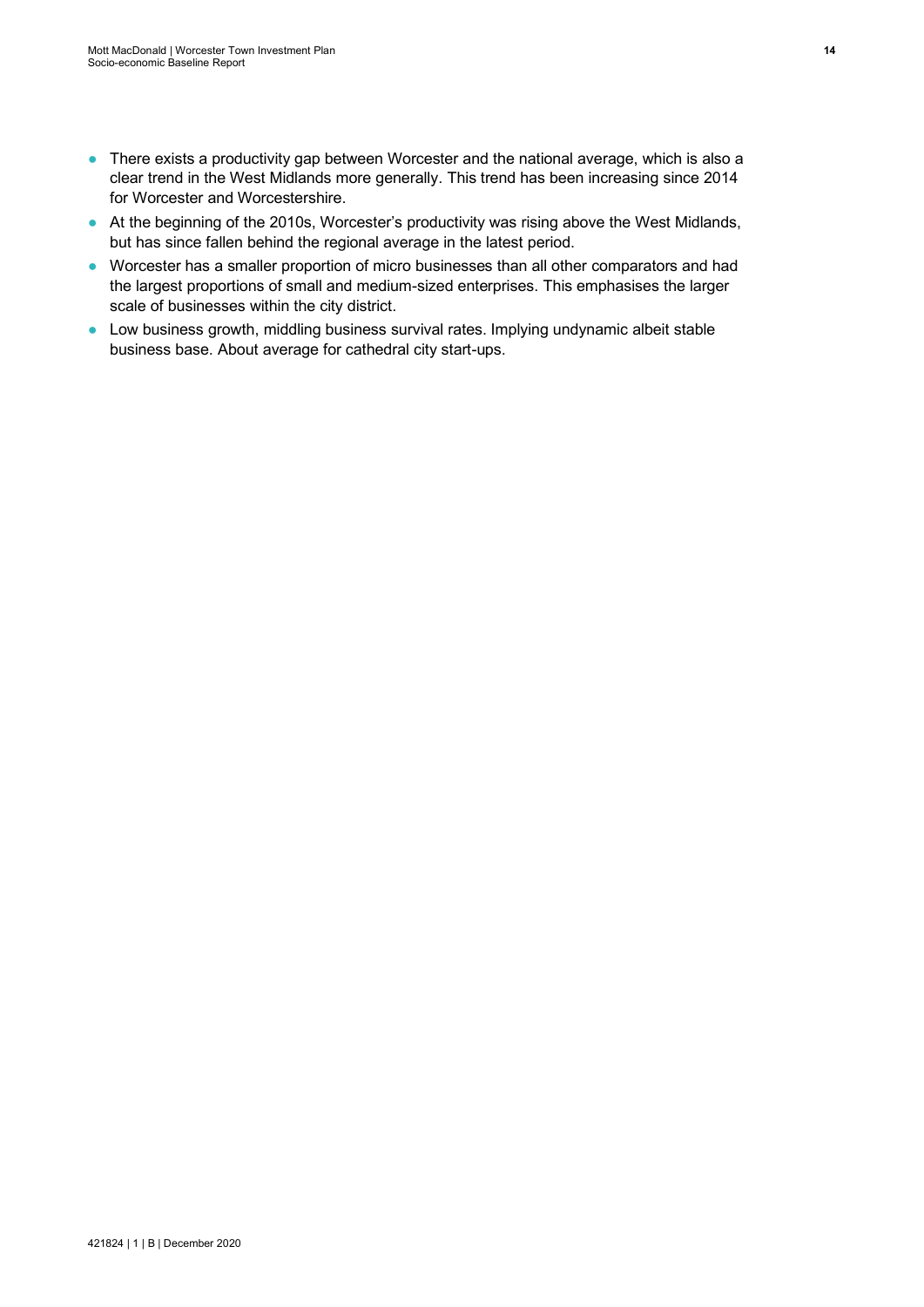# <span id="page-21-0"></span>**4 Labour market characteristics**

### <span id="page-21-1"></span>**4.1 Unemployment & worklessness**

As of July 2020, the claimant count for Worcester was 3,820, as measured by combining the number of people claiming Jobseeker's Allowance (JSA) and National Insurance credits with the number of people receiving Universal Credit principally for the reason of being unemployed. This represented 5.8% of the resident population aged 16-64, which is below the national average for the same month (6.5%).

The claimant rate in Worcester has fluctuated over recent years, however the proportion of working age residents claiming benefits increased from 2.7% to 5.9% between March and May 2020, reducing to 5.7% in October 2020. Worcester's claimant rate was consistently lower than that of the West Midlands and Great Britain, including in October 2020, although the claimant rate increased substantially in March and May 2020 for all areas. This sudden increase does not follow the wider trend and is likely due to the negative economic impacts of the COVID-19 pandemic.

Youth unemployment remains high in Worcester and is increasing in response to the unemployment resulting from COVID-19, with the latest data revealing that in October 2020 there are 770 16-24-year-olds in the city of Worcester in receipt of unemployment benefits, an increase from 325 in January 2020.

## <span id="page-21-2"></span>**4.2 Travel to work**

Based on 2011 Census data (the most comprehensive recent data), the city of Worcester is a net importer of labour with significant in-commuting to the town and district from elsewhere. Given the status of Worcester as the economic and administrative hub of Worcestershire, it is expected that people travel to work within the district from surrounding areas. In contrast Worcestershire and the West Midlands are net exporters of labour.

|                                     | Worcester | <b>Worcestershire</b> | <b>West Midlands</b> | <b>England and</b><br><b>Wales</b> |
|-------------------------------------|-----------|-----------------------|----------------------|------------------------------------|
| Total journeys to<br>work to        | 45,902    | 200.731               | 2,092,684            | 21,625,060                         |
| Total journeys to<br>work from      | 42.613    | 224.300               | 2,106,075            | 21,625,060                         |
| Net commuting                       | 3.289     | $-23,569$             | $-13.391$            | 0                                  |
| Self-containment<br>(live and work) | 54.0%     | 78.4%                 | 93.5%                |                                    |

#### <span id="page-21-3"></span>**Table 4.1: Travel to work summary, 2011**

Source: Origin destination statistics, Census 2011

In 2011, there were approximately 3,000 more journeys into Worcester than out the town for work. The map in [Figure](#page-22-0) 4.1 highlights the majority of journeys into Worcester are short journeys from within the local authority with substantial numbers also originating from the neighbouring Malvern Hills and Wychavon local authorities.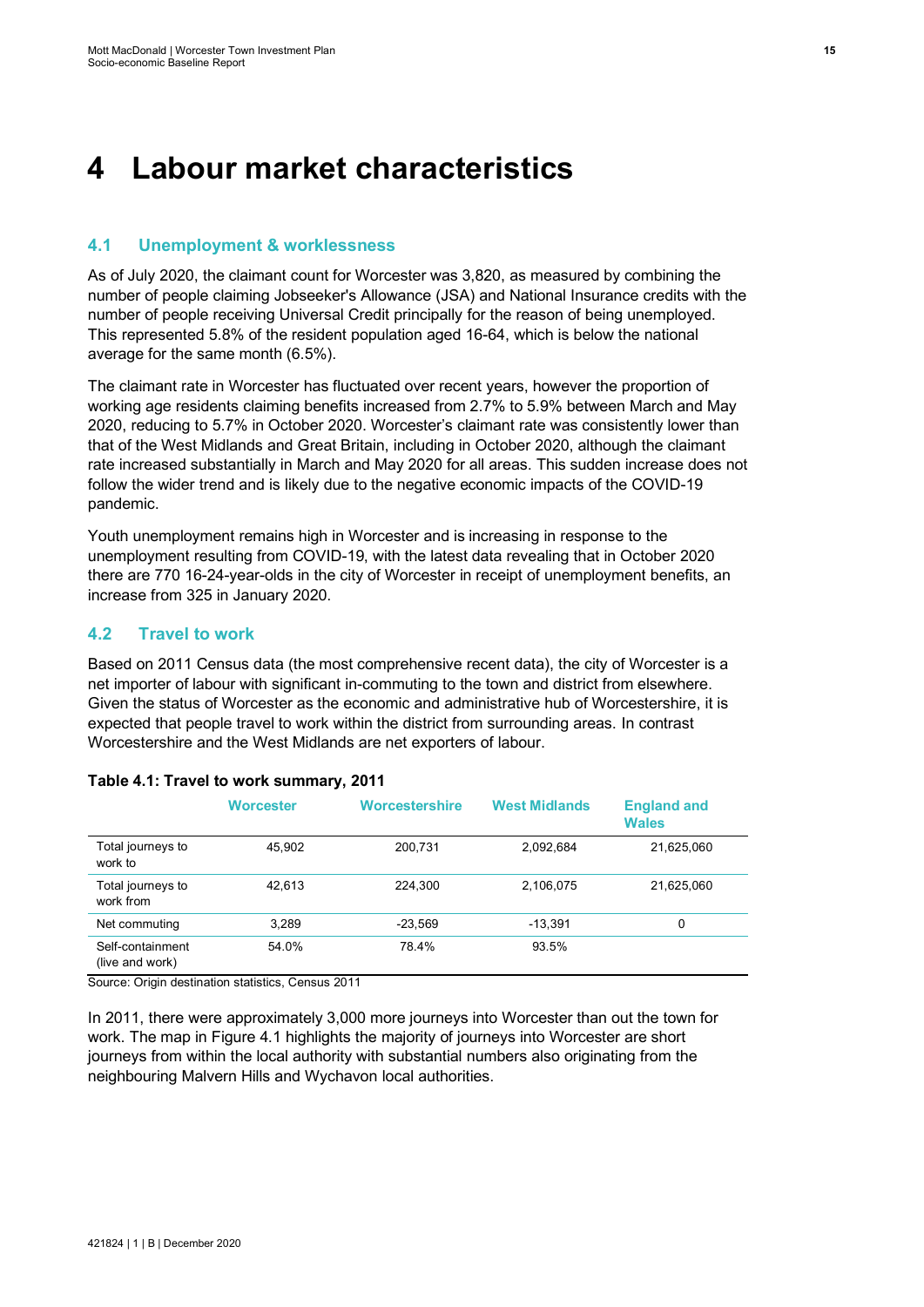

<span id="page-22-0"></span>**Figure 4.1: Travel to work, inbound to Worcester**

Source: Mott MacDonald based on Census 2011, ONS

[Figure](#page-23-1) 4.2 displays the outbound labour flows from Worcester into neighbouring towns in the Worcestershire area such as Droitwich Spa and Great Malvern.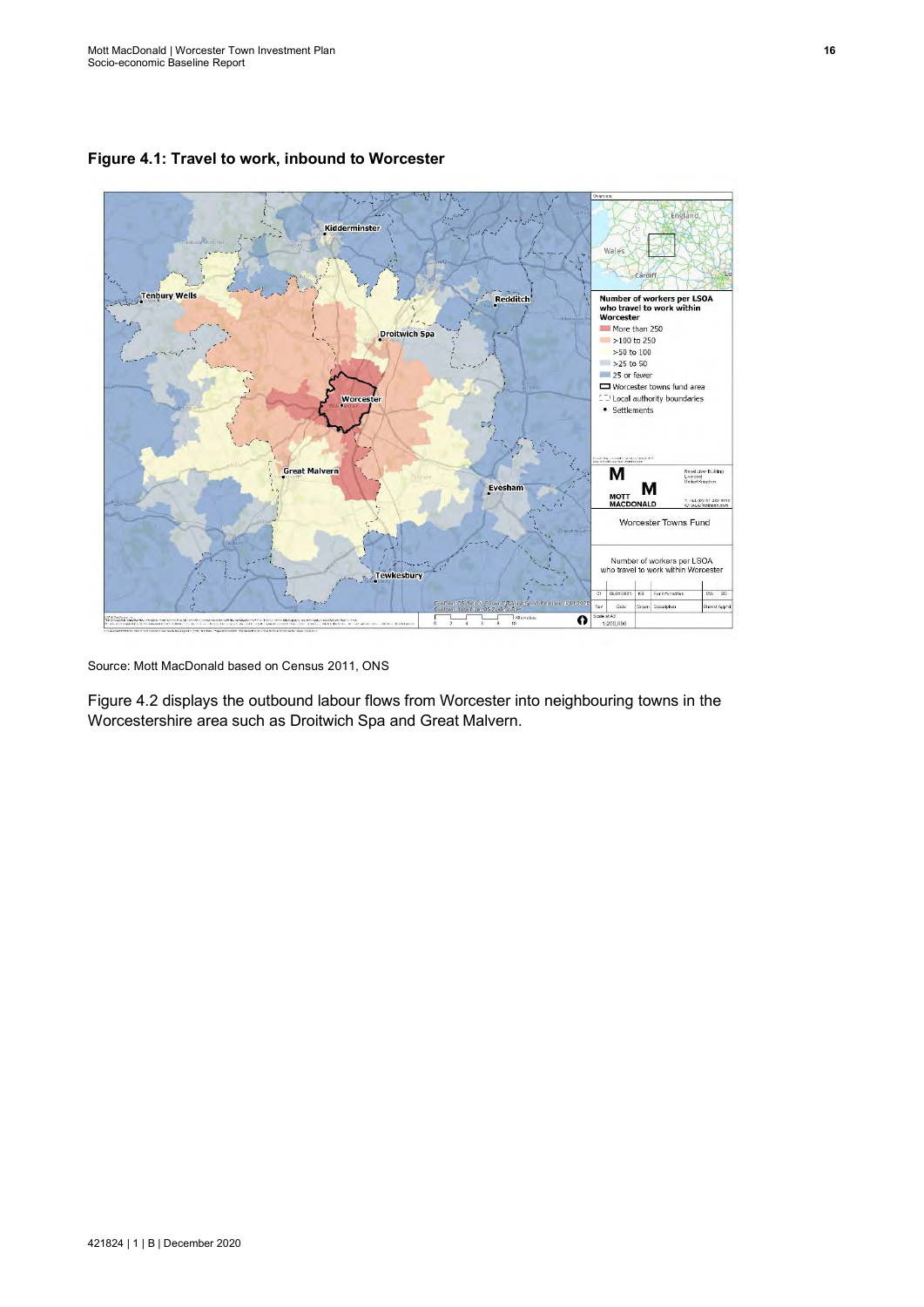

## <span id="page-23-1"></span>**Figure 4.2: Travel to work, outbound from Worcester**

Source: Mott MacDonald based on Census 2011, ONS

#### <span id="page-23-0"></span>**4.3 Wages**

In 2020, as shown by [Figure](#page-24-4) 4.3**Error! Reference source not found.** Worcester's workplace wages are marginally greater than resident wages, by £300. This suggests that residents tend not to commute out of the city for employment and is similar to Gloucester in this pattern. However, this contrasts with the other cathedral cities of Exeter and Lincoln, and the county of Worcestershire, where residents clearly commute out of these areas for better pay. Exeter and Lincoln in particular also exhibit higher resident and workplace wages than Worcester.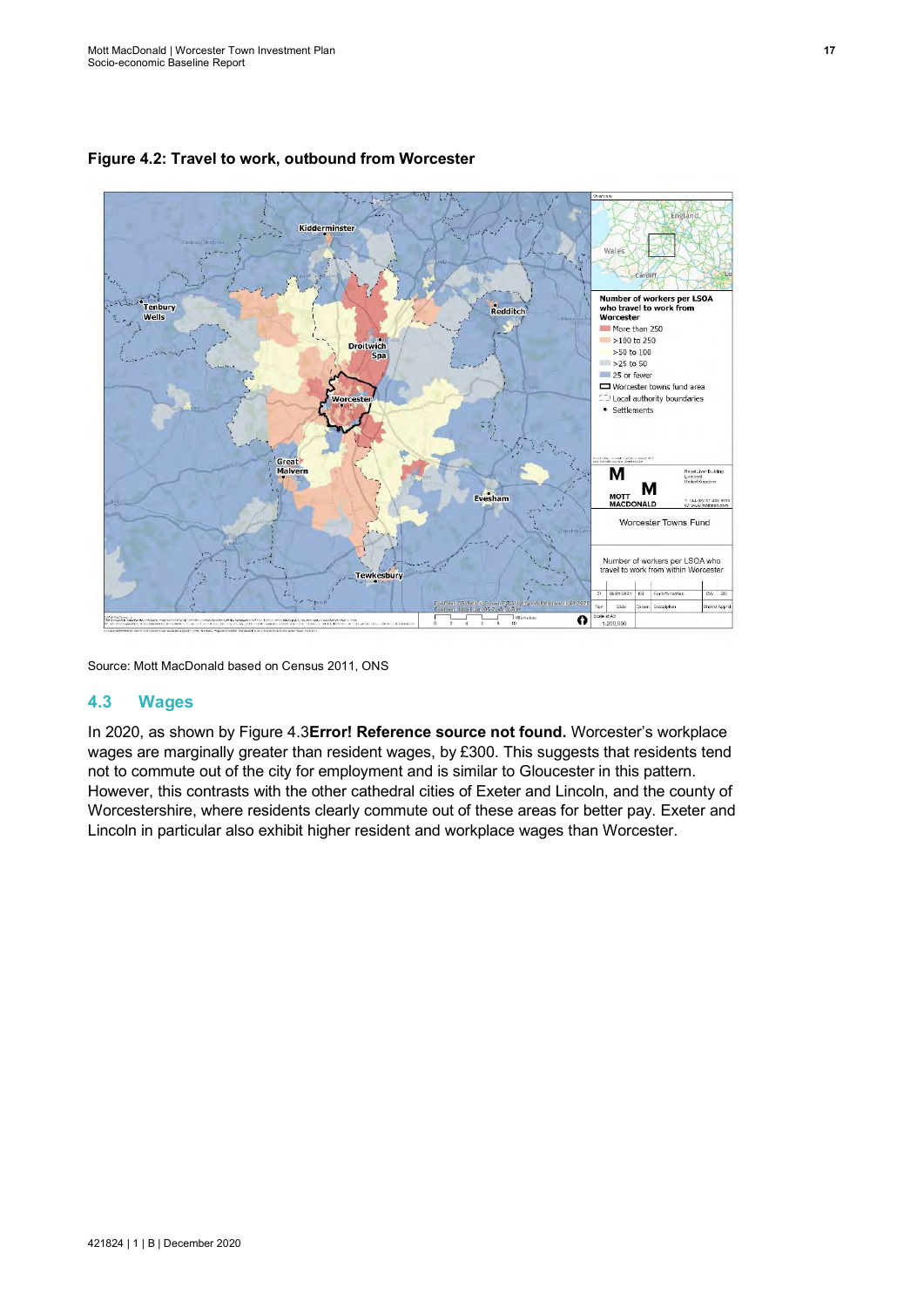

#### <span id="page-24-4"></span><span id="page-24-3"></span>**Figure 4.3: Resident and Workplace wages, 2020**

Source: Annual Survey of Hours and Earnings, ONS, 2020.

#### <span id="page-24-0"></span>**4.4 Skills and qualifications**

#### <span id="page-24-1"></span>**4.4.1 Qualifications**

The proportion of residents with National Vocational Qualification (NVQ) equivalent levels of qualifications in 2019 is shown in [Table](#page-24-2) 4.2 for Worcester and comparator areas. The educational attainment of Worcester's residential labour force is similar to that of the West Midlands region, but lower than the wider Worcestershire level and the United Kingdom overall. There was a relatively low proportion (34.5%) of the resident population aged 16-64 in Worcester holding higher level qualifications (NVQ4 or higher) in 2019, compared to Worcestershire (37.1%) and Great Britain (40.3%), whilst it was lower for the West Midlands (34.1%). Moreover, Worcester contains the highest proportion of residents who have no qualifications (12.3%) of all comparator areas.

#### <span id="page-24-2"></span>**Table 4.2: Skills base, Worcester and comparator regions, 2019**

| <b>Measure</b>                                      | <b>Worcester</b> | Worcestershire | West<br><b>Midlands</b> | <b>Great Britain</b> |
|-----------------------------------------------------|------------------|----------------|-------------------------|----------------------|
| % population aged 16-64<br>qualified to NVQ4+, 2019 | 34.5%            | 37 1%          | $34.1\%$                | 40.3%                |
| % population aged 16-64<br>qualified to NVQ3+, 2019 | 53.7%            | 58.7%          | 52.9%                   | 58.5%                |
| % population aged 16-64, no<br>qualifications, 2019 | $12.3\%$         | 7 3%           | $10.2\%$                | $7.7\%$              |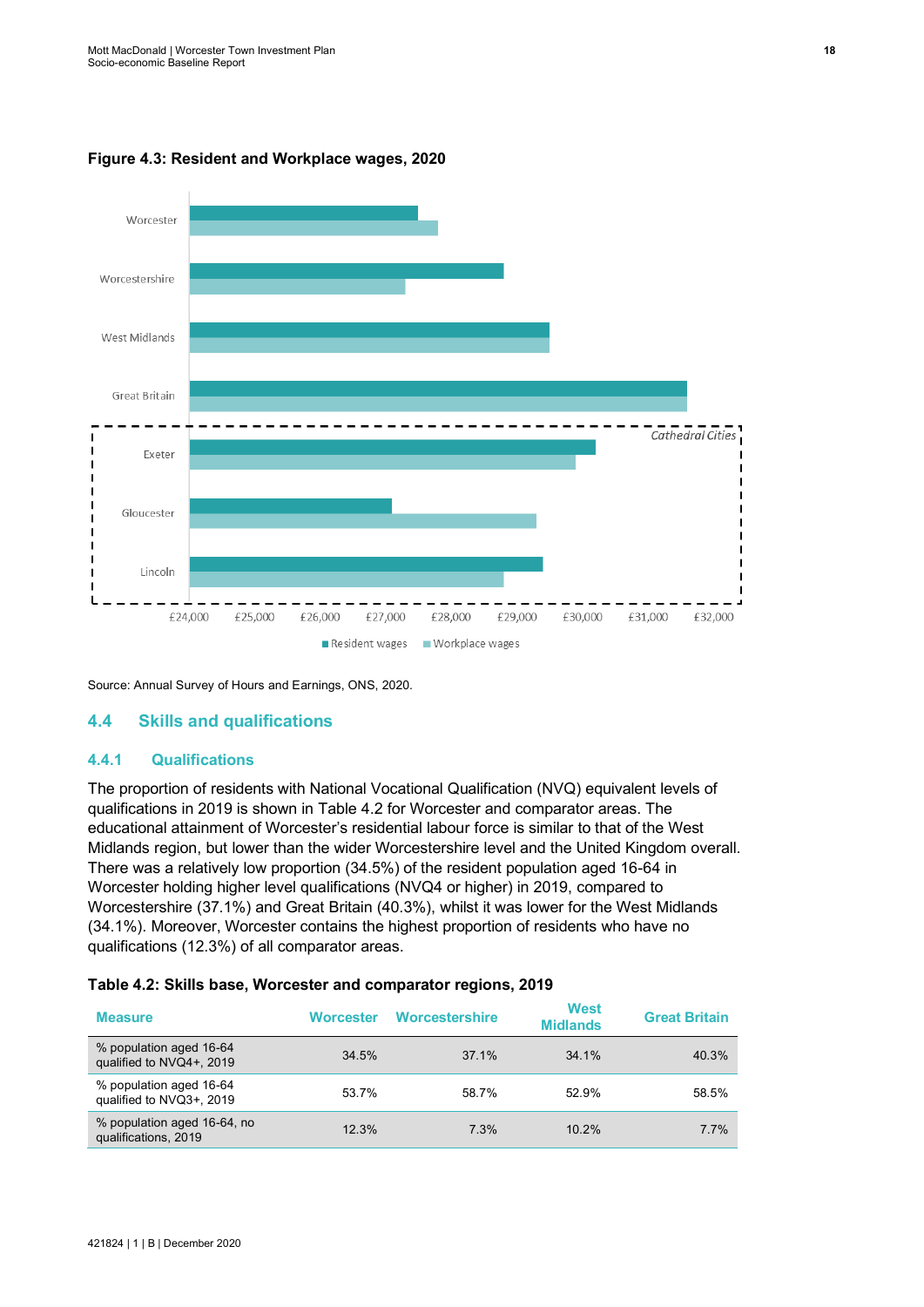| <b>Measure</b>                                                     | <b>Worcester</b> | <b>Worcestershire</b> | <b>West</b><br><b>Midlands</b> | <b>Great Britain</b> |
|--------------------------------------------------------------------|------------------|-----------------------|--------------------------------|----------------------|
| % of population aged 16-64,<br>higher skilled occupations,<br>2019 | 45.2%            | 45 2%                 | 43.2%                          | 47.4%                |
| Population density (persons<br>per hectare), 2018                  | 30.4             | 3.4                   | 4.6                            | 2.8                  |

Source: APS, Population estimates, both ONS, 2019.

The skills base of Worcester's residents has declined over time, whilst improving steadily in the most recent 2018-19 year. For example, [Figure](#page-25-0) 4.4 shows that in 2014, and 2016-17, Worcester's residents held higher level qualifications than all other comparators, but this proportion fell 13.8% between 2016 and 2018 to the lowest of all comparators. However, the most recent year shows signs of improvement, with a higher proportion than the regional average in 2019.



<span id="page-25-0"></span>**Figure 4.4: Skills over time - % with NVQ4+, aged 16-64, 2014-2019**

Source: APS, ONS, 2014-2019

This trend is also true of the proportion of residents with no qualifications, as shown by [Figure](#page-26-0) [4.5.](#page-26-0) Worcester's proportion fell sharply and then more gradually to 2017, below county and regional averages, but then increased to the greatest proportion of all comparators in 2018 and 2019.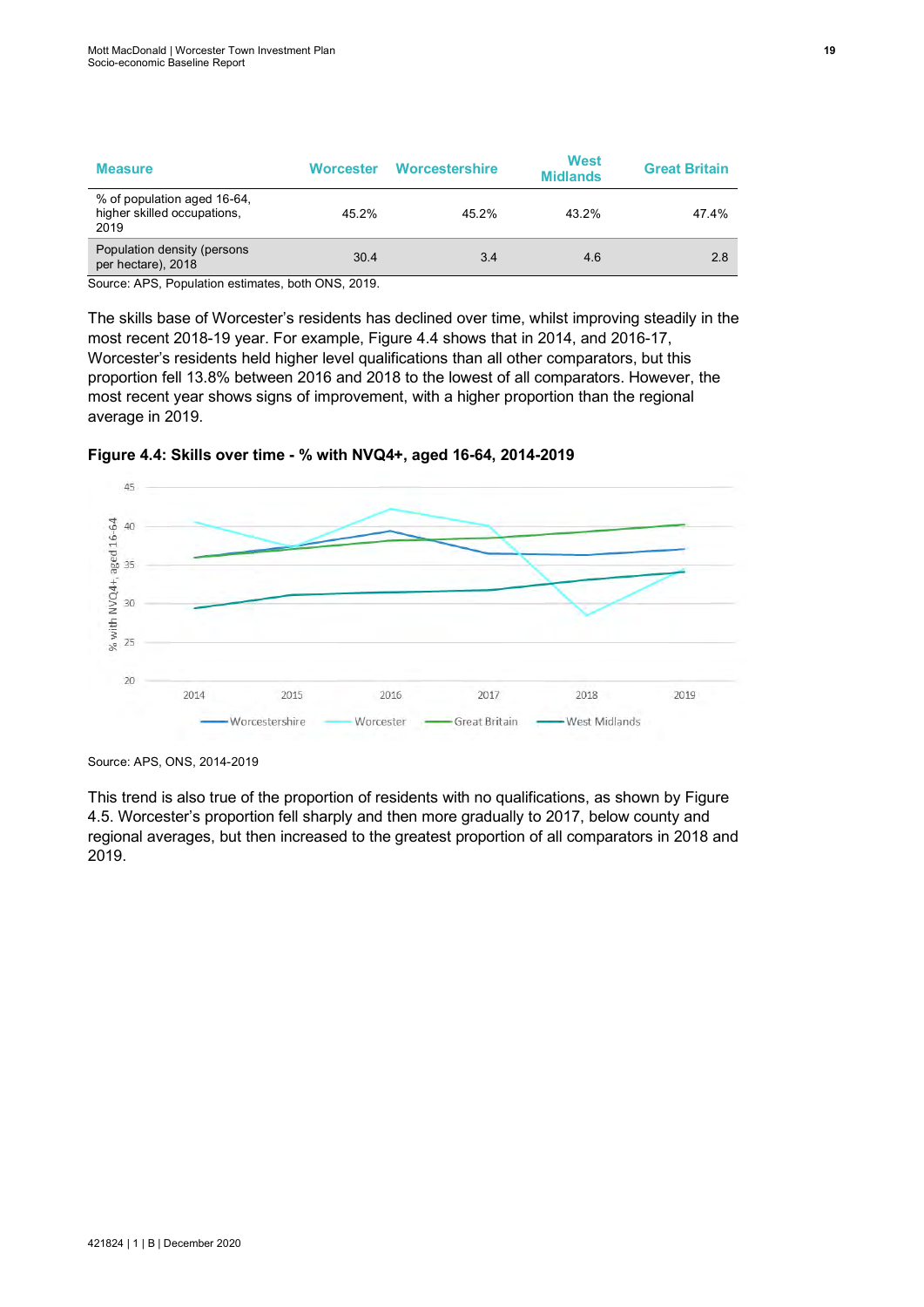

<span id="page-26-0"></span>**Figure 4.5: Working age population % with no qualification (NVQ), 2014-2019** 

Source: APS, ONS, 2014-2019

These trends can be traced back to trends in secondary school education. Within Worcester, lower proportions of 16-17-year olds are participating in full time education and training. However, proportionally (compared to the wider regions) more pupils opting for apprenticeships and there are lower levels of NEET residents in Worcester.

In terms of tertiary education, the University of Worcester is a central driver for education and employment within the city centre, with over 10,000 students attracted to the City per annum. The university specialises in sciences allied to medicine, such as biological sciences, and education. This feeds directly into employment routes in the public sector in Worcester, which is a major employer, contributing collectively to over 30% of employment. However, there is a high level of "brain drain" from the University, as a high proportion of students leave the area on completion of their studies and do not return.

According to APS, 45.2% of Worcester's workforce were in higher skilled occupations $^3$ , on par with Worcestershire and a higher proportion than the West Midlands. The public sector, as previously mentioned, is a large employer, with over 20% of employers in health and social work. Manufacturing, hospitality and retail are all key employment sectors in Worcester.

Although nearly half of Worcester's occupations are classed as higher skilled, there is a clear skills gap that has been identified in the district. In a recent survey of employers in Worcestershire $^4$ , 24% of all employers reported skills gaps within their workforce, and the level of staff receiving training is lower in Worcestershire (54%) than nationally (62%). Furthermore, 62% of employers in Worcester reported the need for upskilling; through greater digital skills and advanced IT, and adaption to new equipment, processes, products and services within the workforce. This lack of employer investment in workforce development appears to be driven by availability of provision, with 35% of Worcestershire employers wanting to provide more training than they had been able to do.

<sup>&</sup>lt;sup>3</sup> Higher skilled occupations defined as SOC 1-3.

<sup>4</sup> "Worcestershire Employment and Skills Strategy 2018-2021", Worcester County Council, 2016.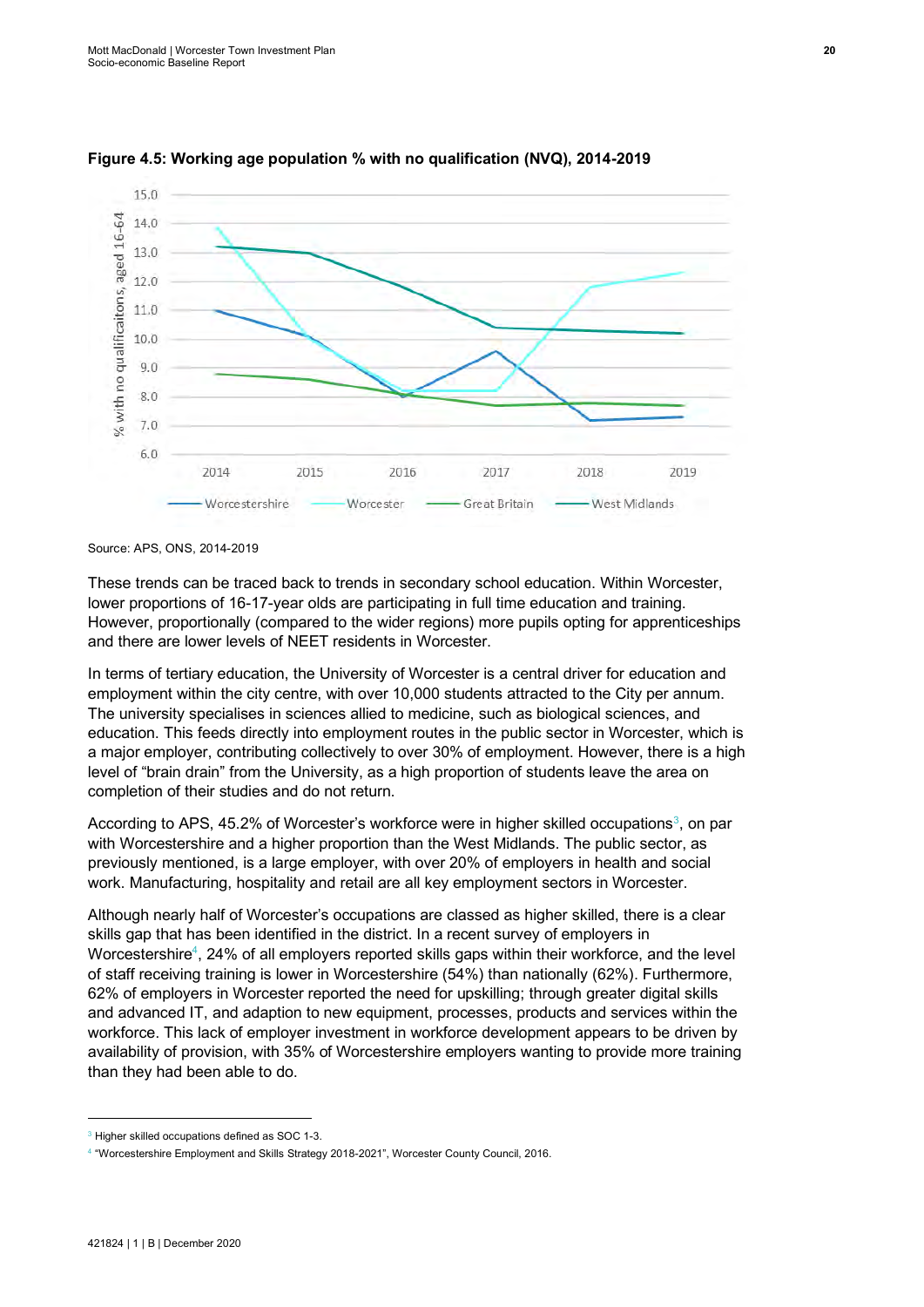#### <span id="page-27-0"></span>**4.4.2 Occupations**

[Figure](#page-27-2) 4.6 below shows the occupational structure of the residents of Worcester compared to national levels. The district has a higher proportion of employment in Administerial & secretarial occupations and Process, plant & machine operatives, and a marginally higher proportion in Associate, professional and technical occupations. The district has a lower proportion higher value occupation, especially in Managers directors and senior officials, Skilled trades, but also in Caring, leisure and other services occupations.



<span id="page-27-2"></span>

Source: APS, ONS, 2019. 1-9 refers to the SOC 2010 classifications of occupation.

In both Worcester and Worcestershire, there has been an underlying growth in the proportion of part time jobs, to a greater extent than nationally. Since 2015, the number of part time jobs has increased by 2,000, a 2.4% increase to 38.9% of all jobs in Worcester in 2018. This is a considerably greater proportion than the West Midlands region (31.5%) and nationally (32.3%). This trend can be seen to a lesser extent at county level, increasing by 12,000, or 2.2% to 2018 in Worcestershire.

#### <span id="page-27-1"></span>**4.5 Deprivation**

The 2019 English Indices of Deprivation (MHCLG, 2019) ranks areas based on the level of deprivation experienced by their residents. Worcester is ranked (based on its Lower Super Output Areas, LSOA) 135th out of 317 with 1st being the area with the highest score and most deprivation on average. In addition, 12.7% of Worcester's LSOAs are included within the IMD's top 10% most deprived LSOAs with a further 6.3% included in the top 20%.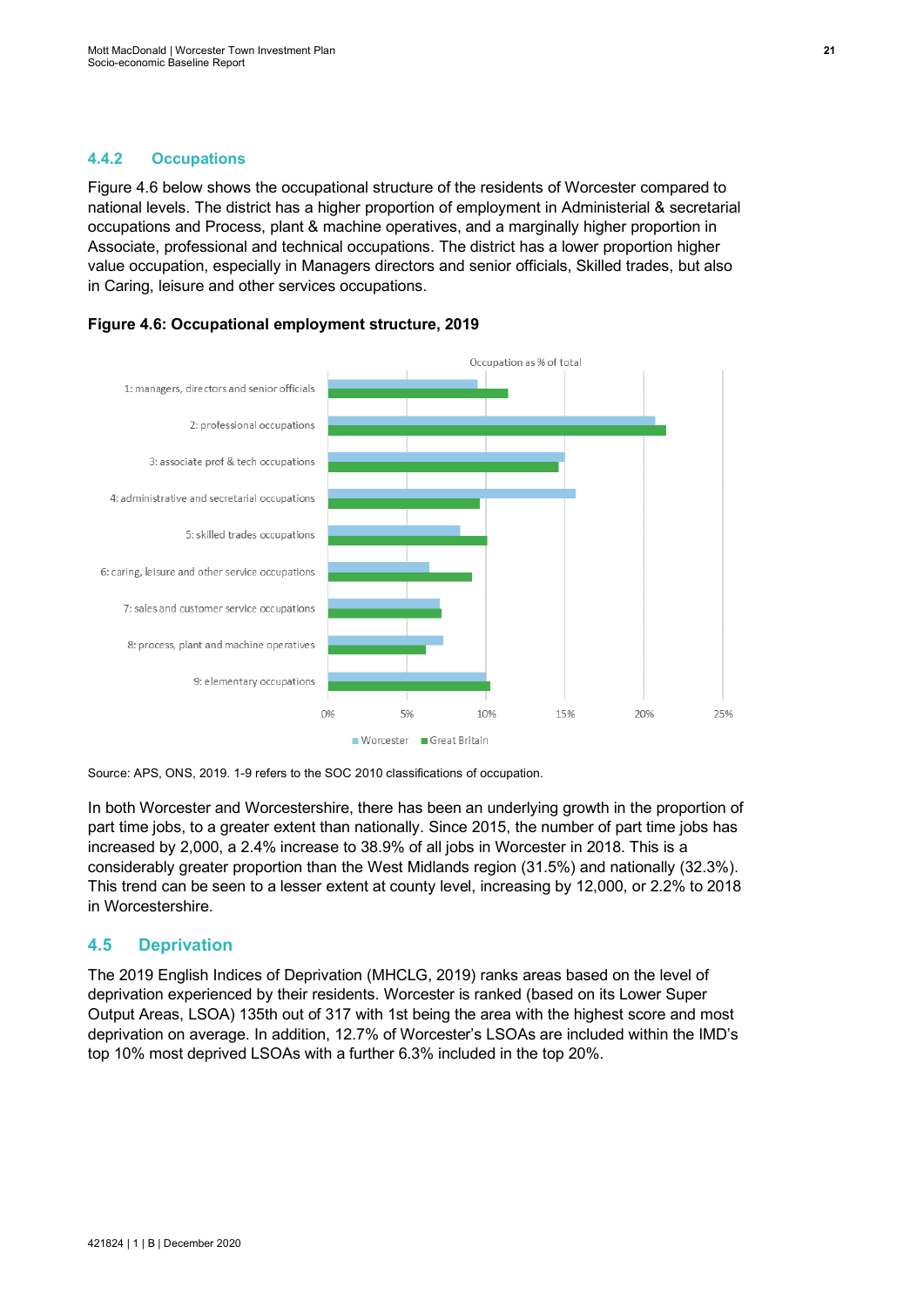

### <span id="page-28-1"></span>**Figure 4.7: Worcester Index of Multiple Deprivation map**

Despite this relatively strong overall ranking, a wide range deprivation levels exist across the city with large pockets of deprivation, particularly in the city centre core and to the north east. The wider city centre area also has issues with deprivation with the nearby Worcester 011F area which borders the intervention area also within the top 20% most deprived areas, highlighting the socio-economic issues faced by Worcester city centre.

### <span id="page-28-0"></span>**4.6 Key points**

- The district has a higher proportion of employment in lower paid occupations in Administerial & secretarial occupations and Process, plant & machine operatives. Similarly, employment in high skilled occupations (SOC 1-3) is lower than the national average.
- There has been a large increase in claimants on Jobseekers Allowance and Universal Credit resulting from COVID-19. This is particularly apparent in the 16-24 cohort, which has more than doubled in Worcester.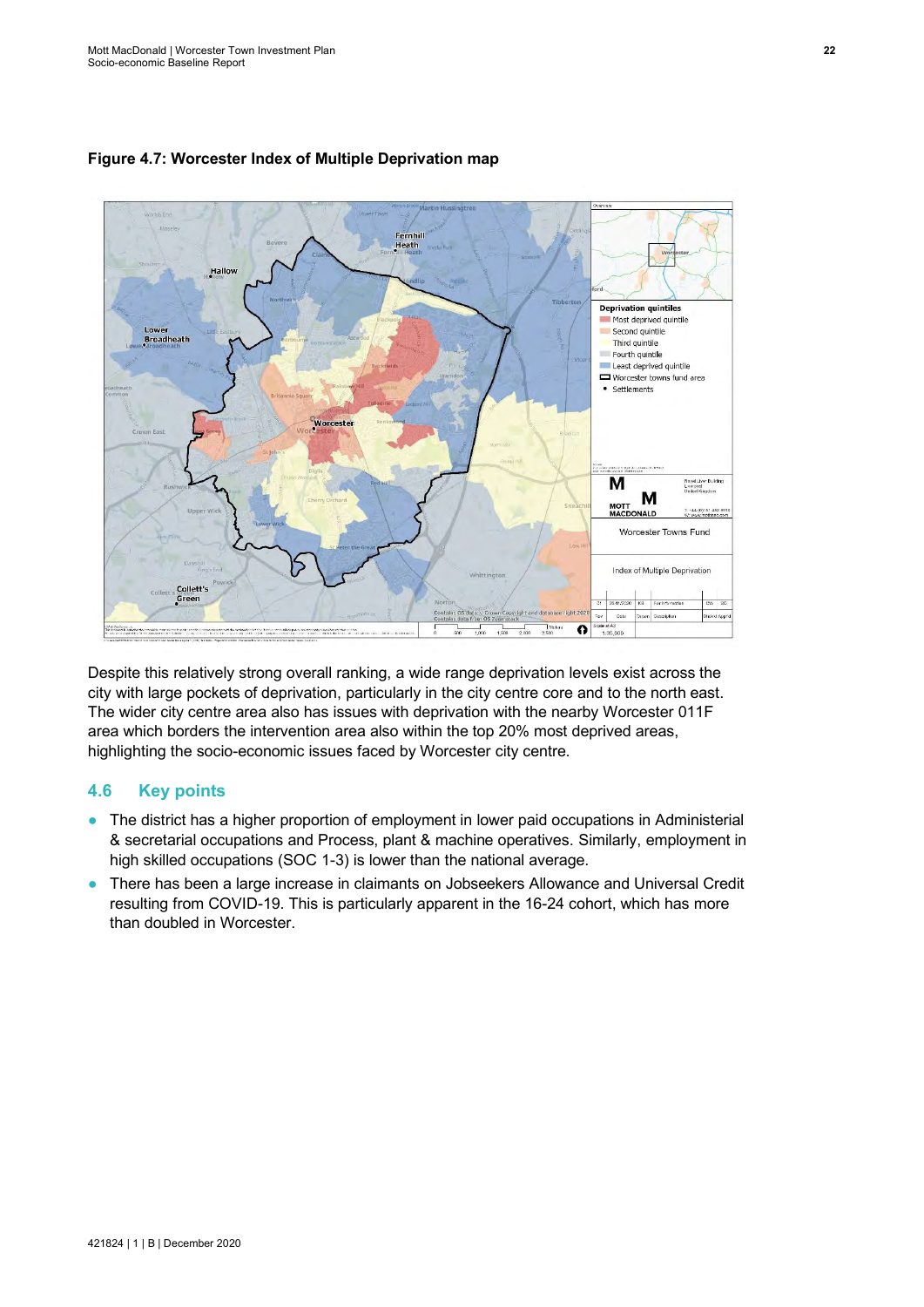# <span id="page-29-0"></span>**5 Visitor economy, arts and heritage**

### <span id="page-29-1"></span>**5.1 Tourism, arts and culture**

Data from Visit Britain details the results of the Great Britain Tourism Survey between 2006 and 2019, taken at three-year averages. Between 2017 and 2019, 213,000 total trips were taken annually to Worcester- of which only 40,000 were holiday trips- representing 26% of all total trips annually to Worcestershire, shown in [Figure](#page-29-2) 5.1. This is lower than the number of total trips to Gloucester (264,000), Lincoln (318,000) and Exeter (470,000), and has remained below these comparator cities since 2006. This is also true for holiday trips, where the annual number of holiday trips has also fallen for Worcester since 2013.



<span id="page-29-2"></span>**Figure 5.1: Tourism in Cathedral cities, 2017-19** 

Source: Great Britain Tourism Survey, VisitBritain, 2020.

Holiday nights measures the equivalent number of nights each person spends on holiday at their destination. By this measure, Worcester averaged 110,000 holiday nights annually between 2017 and 2019, representing 15% of all nights spent in Worcestershire. This is below half that of Gloucester (268,000), and lower than Lincoln (317,000) and Exeter (436,000), representing a weakness for overnight stays compared to equivalent tourist destinations. Holiday nights have fallen from an average of 162,000 annually over the period 2015-2017, suggesting a decline in longer holidays to Worcester.

The annual value of holidays to Worcester and Worcestershire over the period 2017 to 2019 was £11 million and £50 million respectively, as shown in [Figure](#page-30-1) 5.2. Worcester again is below that of its comparators Gloucester, Lincoln (both £22 million) and Exeter (£36 million) in terms of annual holiday spend and has plateaued in value since 2016. This is in contrast to Gloucester and Lincoln, which have seen increases in holiday spend in the four years to 2019.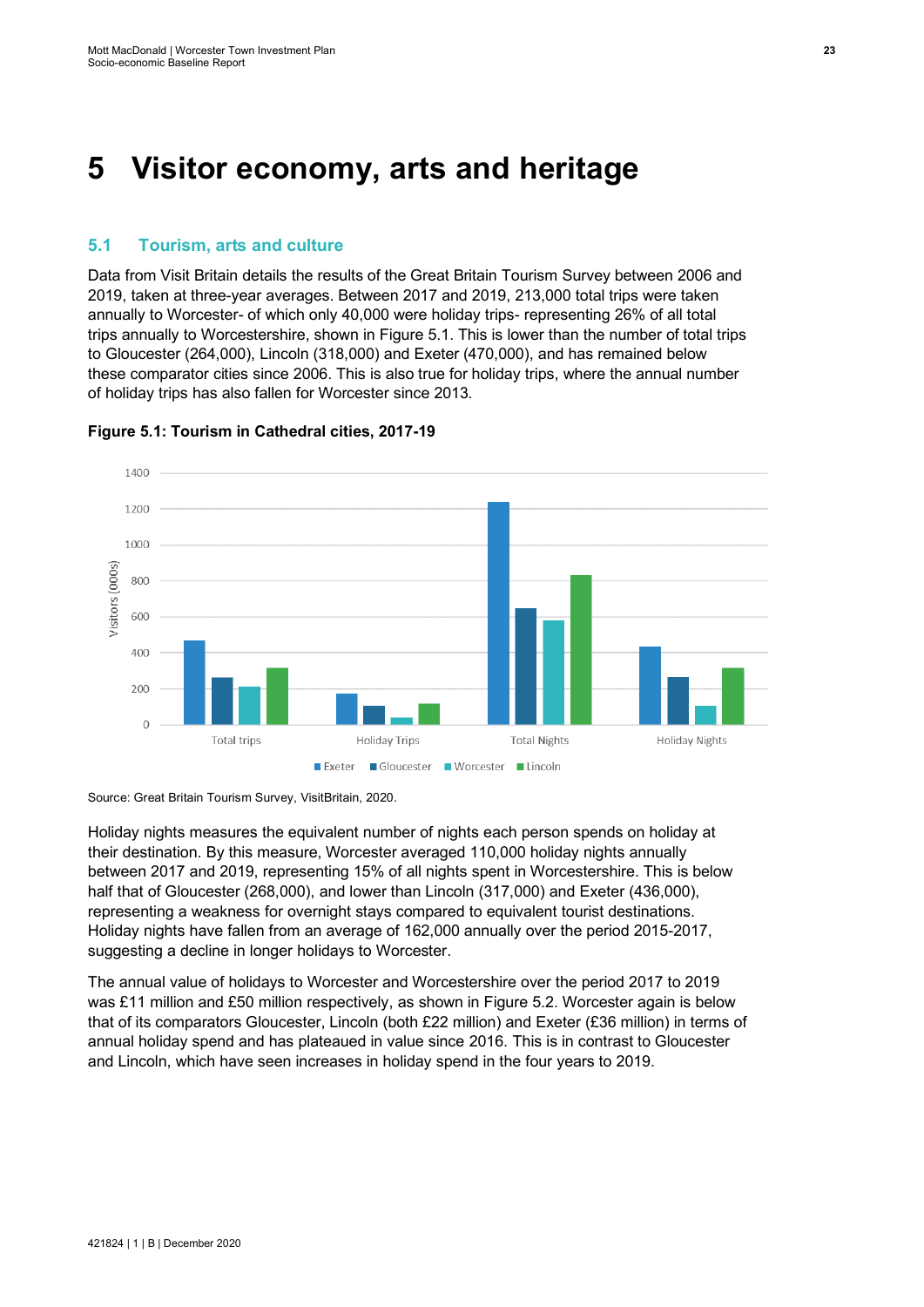<span id="page-30-1"></span>**Figure 5.2: Total holiday spend, 2006-2019**



Source: Great Britain Tourism Survey, VisitBritain, 2020.

## <span id="page-30-0"></span>**5.2 Key points**

- Worcester has a strong tourism base, but struggles to attract holiday tourism, and has fallen below the tourism numbers of other major cathedral cities since 2006.
- Worcester struggles to attract overnight stays to the city and has led to lower annual values for holidays compared to other cathedral cities.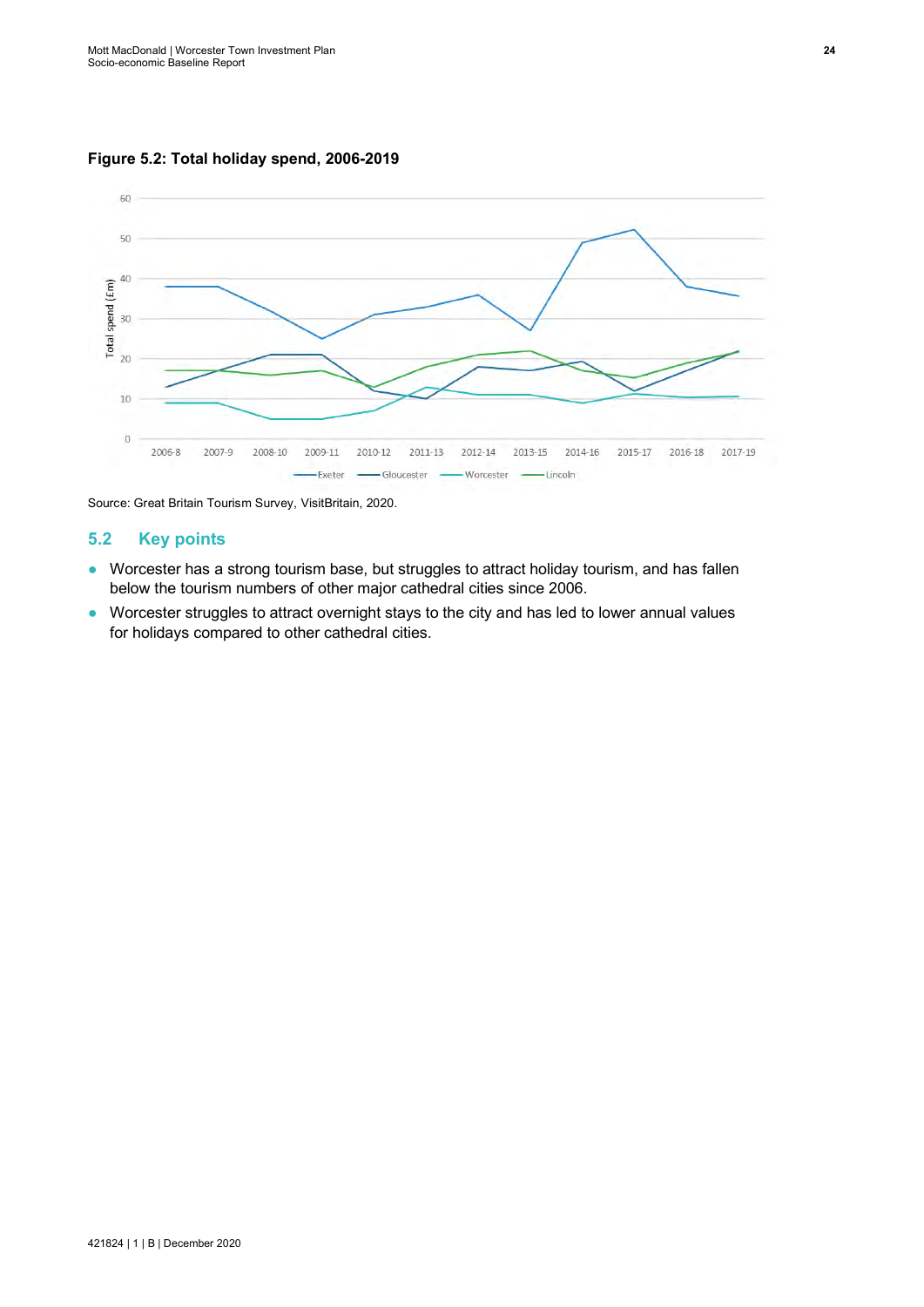# <span id="page-31-0"></span>**6 Potential impacts of COVID-19**

## <span id="page-31-1"></span>**6.1 COVID-19 impact**

The impacts of COVID-19 on Worcester have formed part of our evidence base and informed the project prioritisation process for Worcester's Town Investment Plan, with long-term adaptation and transformation in mind as well as short-term mitigation of impacts.

The table below highlights the UK and Worcester share of GVA per sector in the second quarter of 2020. It also shows the COVID-19 effects on UK output relative to baselines and provides the Location Quotients per sector. This highlights the potential vulnerabilities of the Worcester economy to the COVID-19 economic shock. The sectors highlighted in blue are those where the Worcester share of GVA is high relative to UK average and which are 'at risk' during the continuing economic crisis. All are negative apart from 'Health' which is the only sector that has experienced a positive output effect indicating it as an opportunity sector in light of the crisis. The other sectors highlighted point to vulnerabilities with an upcoming recession.

|                                                          | <b>UK</b><br><b>Share of</b><br><b>GVA</b> | <b>Effect on UK</b><br>output<br>relative to<br>baseline | <b>Worcester</b><br><b>Share of GVA</b> | <b>Effect on</b><br><b>Worcester output</b><br>relative to<br>baseline | <b>Location</b><br><b>Quotient</b><br><b>Worcester</b> |
|----------------------------------------------------------|--------------------------------------------|----------------------------------------------------------|-----------------------------------------|------------------------------------------------------------------------|--------------------------------------------------------|
| Agriculture                                              | $1\%$                                      | 0%                                                       | 0.1%                                    | 0%                                                                     | 0.08                                                   |
| Mining, energy and water<br>supply                       | 3%                                         | $-20%$                                                   | 1.0%                                    | $-20%$                                                                 | 0.35                                                   |
| Manufacturing                                            | 10%                                        | $-55%$                                                   | 15.4%                                   | $-55%$                                                                 | 1.57                                                   |
| Construction                                             | 6%                                         | $-70%$                                                   | 2.6%                                    | $-70%$                                                                 | 0.44                                                   |
| Wholesale, retail and<br>motor trades                    | 11%                                        | $-50%$                                                   | 12.7%                                   | $-50%$                                                                 | 1.17                                                   |
| Transport and storage                                    | 4%                                         | $-35%$                                                   | 3.0%                                    | $-35%$                                                                 | 0.77                                                   |
| Accommodation and food<br>services                       | 3%                                         | $-85%$                                                   | 1.9%                                    | $-85%$                                                                 | 0.65                                                   |
| Information and<br>communication                         | 7%                                         | $-45%$                                                   | 2.5%                                    | $-45%$                                                                 | 0.36                                                   |
| Financial and insurance<br>services                      | 7%                                         | $-5%$                                                    | 2.5%                                    | $-5%$                                                                  | 0.37                                                   |
| Property                                                 | 14%                                        | $-20%$                                                   | 17.1%                                   | $-20%$                                                                 | 1.25                                                   |
| Professional, scientific and<br>technical activities     | 8%                                         | $-40%$                                                   | 5.1%                                    | $-40%$                                                                 | 0.65                                                   |
| <b>Administrative and</b><br>support activities          | 5%                                         | $-40%$                                                   | 8.3%                                    | $-40%$                                                                 | 1.69                                                   |
| <b>Public administration</b><br>and defense              | 5%                                         | $-20%$                                                   | 5.4%                                    | $-20%$                                                                 | 1.11                                                   |
| <b>Education</b>                                         | 6%                                         | $-90%$                                                   | 7.3%                                    | $-90%$                                                                 | 1.24                                                   |
| <b>Health</b>                                            | 8%                                         | $+50%$                                                   | 12.0%                                   | +50%                                                                   | 1.53                                                   |
| Arts, entertainment,<br>recreation and other<br>services | 4%                                         | $-60%$                                                   | 3.1%                                    | $-60%$                                                                 | 0.78                                                   |
| Whole economy                                            | 100%                                       | $-35%$                                                   | 100%                                    | $-32.98%$                                                              |                                                        |

#### <span id="page-31-2"></span>**Table 6.1: Output losses by sector in the second quarter of 2020**

Source: Office for Budget Responsibility, OBR coronavirus commentary: Output losses by sector in the second quarter of 2020

The table below shows that Worcester experienced marginally higher take up rates of the Furlough scheme compared to England. Although this does not necessarily indicate that the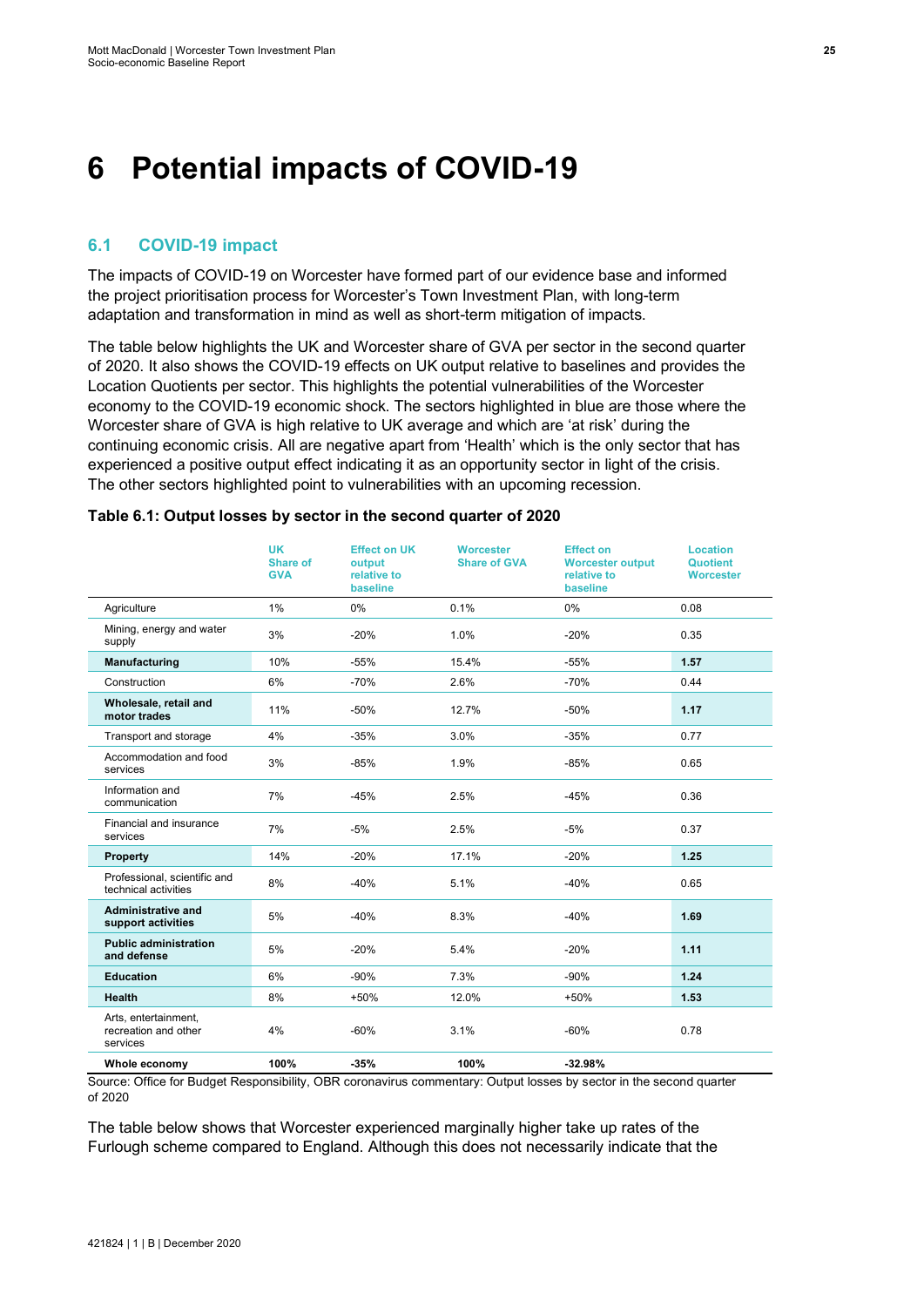impact on the Worcester economy is worse, it demonstrates another possible vulnerability in some of the worst affected sectors could cost Worcester £225m<sup>5</sup> in GVA by the second quarter of 2020. This information, coupled with that above regarding vulnerability to oncoming recession, highlights the need to invest now to deal with the upcoming impact of COVID-19.

#### <span id="page-32-1"></span>**Table 6.2: Furloughed employment, June 2020 furloughed**

| <b>Area</b>   | <b>Employments</b><br>furloughed | <b>Eligible employments</b> | Take up-rate (%) |
|---------------|----------------------------------|-----------------------------|------------------|
| England       | 7.600.900                        | 25.577.800                  | 30%              |
| West Midlands | 820.200                          | 2.580.400                   | 32%              |
| Worcester     | 16.600                           | 52.100                      | 32%              |

Source: HMRC CJRS and PAYE Real Time Information

Beyond the immediate impacts, COVID-19 is also accelerating many existing retail trends, including the shift to greater online spending. The table above highlights that there is a greater reliance on this sector within Worcester (although the data is grouped with Motor Trades and Wholesale). This trend will accelerate the changing role of Worcester town centre in future and require focus to be paid to its repurposing and revitalisation.

At the same time future working practices and the "new normal" may lead to more opportunities for remote working and help to re-localise work. Our city's potentially strong strategic connectivity, and the quality of life that the City can offer has appeal as a less densely populated city (compared to areas like Birmingham and Bristol).

## <span id="page-32-0"></span>**6.2 Key points**

- Dominance of retail and hospitality industries in Worcester make it vulnerable to the economic impact of COVID-19.
- Health sector and the potential of the City to benefit from new patterns of home and working life offer opportunities to exploit.

<sup>&</sup>lt;sup>5</sup> This calculation is based on the OBR estimated 32% drop in Worcester's GVA for a single quarter.